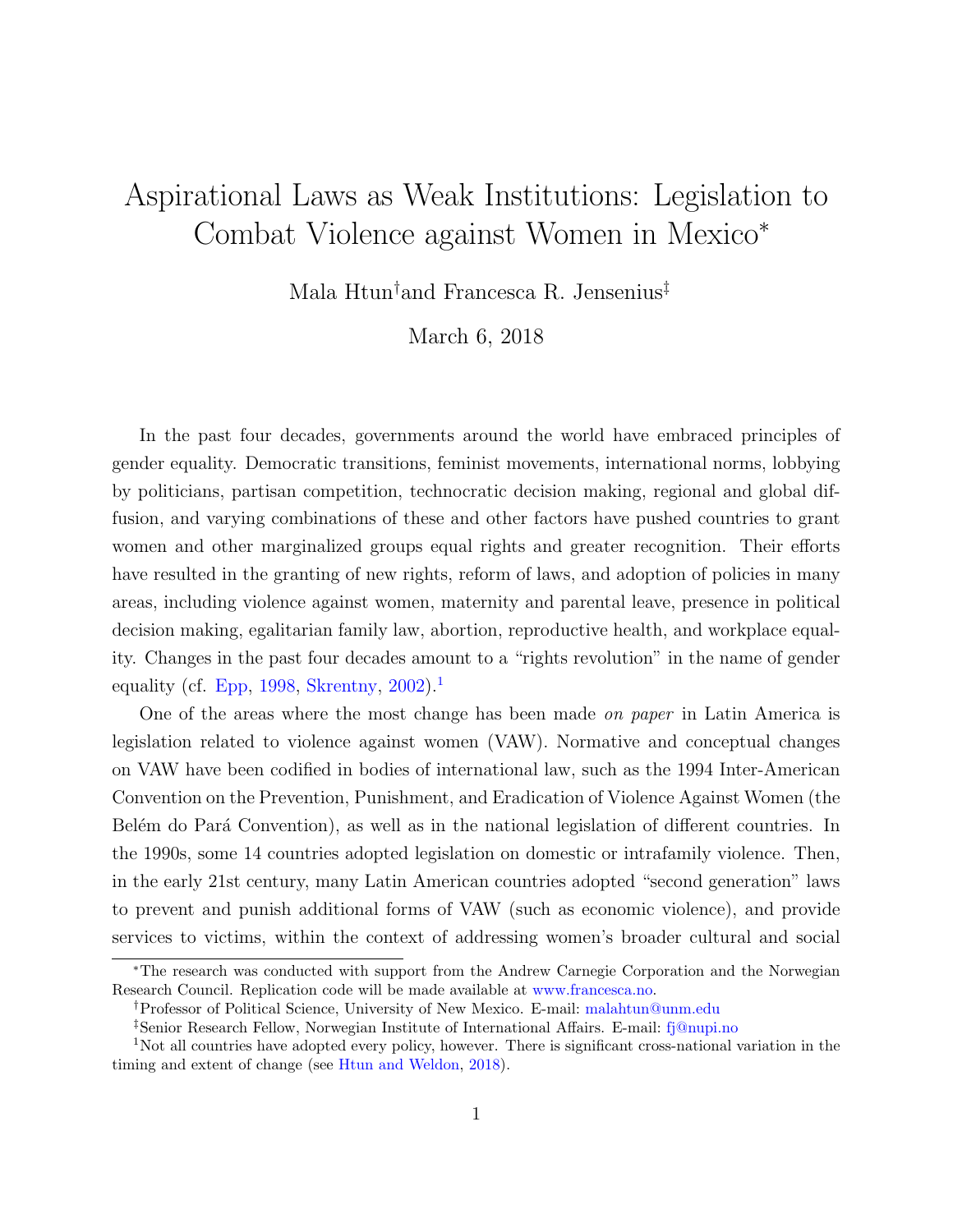subordination.

Feminist and human rights movements have heralded these legal changes as achievements in women's advancement, and a significant amount of research has examined the conditions giving rise to such legal and policy reform (see, e.g., [Weldon,](#page-25-1) [2002,](#page-25-1) [Smulovitz,](#page-25-2) [2015,](#page-25-2) [Htun](#page-23-0) [and Weldon,](#page-23-0) [2012,](#page-23-0) [Franceschet,](#page-22-1) [2010\)](#page-22-1). At the same time, many provisions of VAW laws are poorly implemented and weakly enforced. The gap between the letter of the law and the actual practices of social actors and state officials raises concerns about whether legislation on violence against women is merely another weak institution.

In this chapter, we argue that laws on VAW are part of a broader category of *aspirational* rights, which aim to change society. Aspirational rights do not reflect societal changes already achieved, but project a vision of an ideal and future democratic, inclusive, and egalitarian society. Laws on VAW are aspirational in that they attempt to change status hierarchies that privilege men and masculinity and subordinate women and femininity [\(Fraser and Honneth,](#page-23-1) [2003;](#page-23-1) [Weldon,](#page-25-1) [2002;](#page-25-1) [Htun and Weldon,](#page-23-0) [2012\)](#page-23-0). In so doing, these rights confront deeply entrenched social norms guiding the behavior of citizens as well as state officials. Aspirational rights can therefore not be expected to have immediate effects, nor will it be possible to 'activate' them overnight.

We explore the ways in which VAW legislation in Latin America, as well as aspirational rights more broadly, can be characterized as weak institutions. In the introduction to this book, Brinks, Levitsky, and Murillo argue that some laws and regulations remain weak because they maintain the status quo (irrelevance), keep changing to conform to the interests of powerful actors (instability), or are the result of different forms of noncompliance (when people ignore the institution). They distinguish between noncompliance from above, including weak state capacity and deliberate choices by state officials not to enforce the institution, and noncompliance *from below*, which involves societal resistance to, or non cooperation with, the institution.

Based on evidence from Mexico, this chapter argues the institutional weakness of VAW legislation is attributable to a combination of deliberate official choices (noncompliance from above) and societal resistance (noncompliance from below). In spite of two decades of institutional development to combat VAW, the perpetrators of violence keep violating, the victims of violence do not report abuse, and state officials, who are also embedded in society, tend to resist implementation of the law. Unlike other cases studied in this volume, however, patterns of societal resistance are not just a matter of strategic decisions or principled disobedience. Rather, people fail to comply because the laws confront ideas and practices that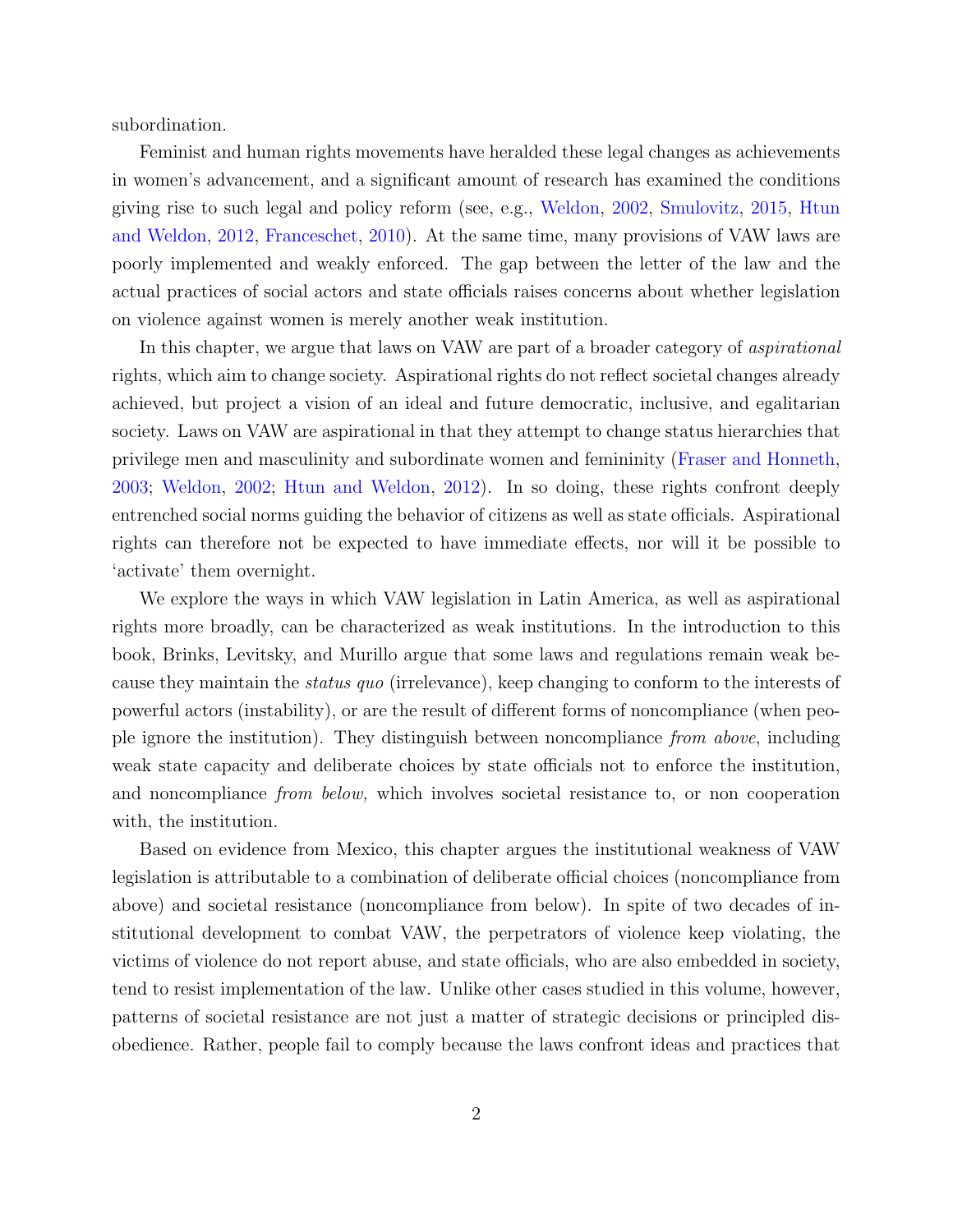are normalized, and behavioral patterns that may take a long time to change. Noncompliance is the product of sticky social norms. Many accept the social hierarchies conductive to violence and believe that intimate partner violence is primarily a private matter that should not been discussed publicly.

In this chapter, we develop the idea of VAW as an aspirational right by drawing on data from the Mexican National Survey on the Dynamics of Household Relations (ENDIREH) from 2011. This survey of more than 150,000 women across Mexico contains questions on ideas about and experiences of different forms of violence; reactions to violence; and experience with actions taken by state institutions such as the courts, police, health services, and municipal governments. We use the survey responses to evaluate the degree of compliance with the 2007 Law on Women's Access to a Life Free from Violence, and complementary state-level legislation, on the part of violators, victims, and state officials. Since the survey respondents are all women, we present data on the experiences of violence and reactions as reported by victims of violence – indirectly also getting information about the actions of violators and state officials.[2](#page-2-0)

Our analysis demonstrates that noncompliance is pervasive: a striking number of women report different forms of violence originating from their intimate partners, including physical abuse. Though most women know about their legal rights to a life without violence, many of them are unable or unwilling to step forward to claim their rights when such rights have been violated. Significant numbers of women seem to excuse and normalize intimate partner violence. Even among women who state that they consider violence to be wrong, many believe it is a matter that should stay in and be resolved by the family. This noncompliance may also be strategic, since denouncing an intimate partner carries signifiant emotional, financial, and personal risk. We see evidence of noncompliance with the law by state authorities too. Among those women who do report physical abuse to the authorities, a large minority say that the state authorities they approached did nothing about their complaint, and a few say that the state authorities humiliated them.

Our analysis also shows that the likelihood of being a victim of violence, of reporting violence, and knowing about the law, varies significantly across social groups. In other words, VAW legislation is de facto a weaker institution for some women than for others. Different groups of women are more and less knowledgeable about their rights, and have different access to resources that allows them to claim their rights. This intersectional perspective serves

<span id="page-2-0"></span><sup>&</sup>lt;sup>2</sup>In this way we treat the surveyed women both as respondents and as *observers* of the behavior of their violators and state officials (cf. [Calvo and Murillo,](#page-22-2) [2013,](#page-22-2) p.856; [Levitsky and Murillo,](#page-24-1) [2009,](#page-24-1) p. 129, fn. 6).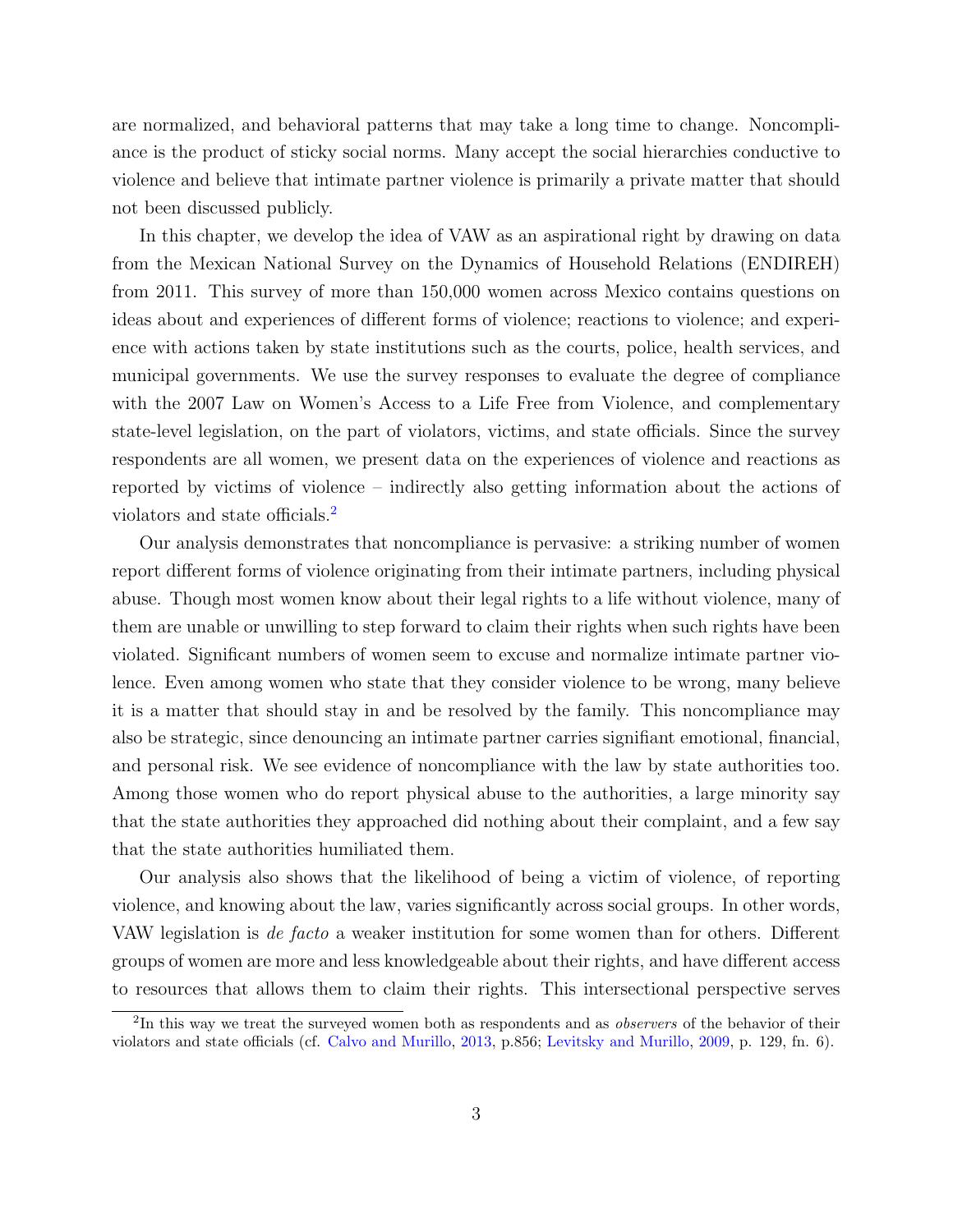as a reminder of the importance of considering heterogeneity in the analysis of institutional weakness, and allowing for the possibility that institutions can be weak for some people in some contexts and strong for others in other contexts.

The chapter proceeds as follows. In section [1](#page-3-0) we define the concept of aspirational rights. Then, we characterize the right to be free from VAW as an aspirational right, distinguish it from other types of legal gains made by women in Latin America, and discuss how aspirational rights can be seen as weak institutions. Section [2](#page-9-0) sketches the evolution of Mexican laws on VAW. Section [3](#page-12-0) introduces the survey data we use and presents findings demonstrating the major law-practice gap in violence against women. Section [4](#page-20-0) concludes with thoughts about the uneven institutionalization of the women's rights revolution.

## <span id="page-3-0"></span>1 A life free from violence as an "aspirational right"

Our objective in this chapter is to explore challenges to the enforcement of aspirational rights, with a focus on VAW legislation. We understand institutions as "humanly devised constraints that structure political, economic, and social interaction" [\(North,](#page-24-2) [1990\)](#page-24-2), and institutionalization as the process by which these constraints take hold in society. As Brinks, Levitsky, and Murillo discussed in the introduction, institutions can also be thought of as "a set of rules that structures human behavior around a particular goal," and the strength of institutions can be evaluated by looking at their ability to change societal outcomes.

Legislation on violence against women seeks to modify society's *status hierarchies*, or patterns of cultural value that elevate men and masculinity and subordinate women and femininity [\(Fraser and Honneth,](#page-23-1) [2003;](#page-23-1) [Ridgeway,](#page-25-3) [2001\)](#page-25-3) Under the terms of the status hierarchy, men are worthy of rights, respectable, and normative while women are cast as the "other" and lacking in value. VAW is attributable not only to individual pathologies like aggression or alcoholism but to cultural patterns and values that subordinate women as a status group. These underlying values and assumptions enable violence against women in the home and in the street, by intimate partners, family members, bosses, co-workers, and strangers [\(Heise,](#page-23-2) [1998;](#page-23-2) [Weldon,](#page-25-1) [2002;](#page-25-1) [Htun and Weldon,](#page-23-0) [2012;](#page-23-0) [True,](#page-25-4) [2012;](#page-25-4) [Garcia-Moreno](#page-23-3) [et al.,](#page-23-3) [2006;](#page-23-3) [MacKinnon,](#page-24-3) [1991\)](#page-24-3).

The process of deconstructing and reconstructing status hierarchy is long and difficult. It may take generations. In this context, one purpose of new legislation on VAW is to cultivate, foster, encourage, and lend legitimacy to the ongoing struggle for social change. VAW legislation also establishes guidelines for the behavior of state actors to improve their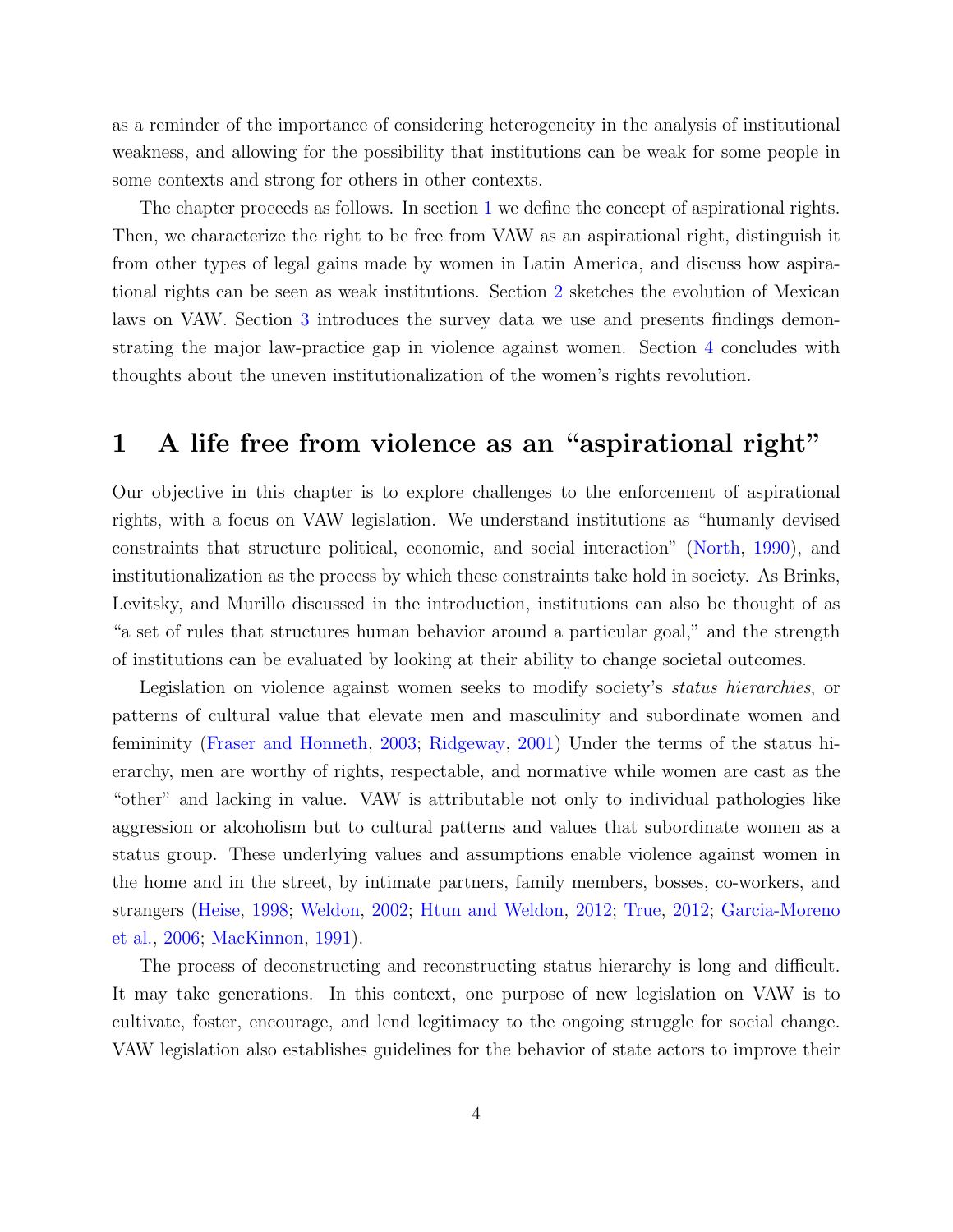handling of episodes of violence and their treatment of people who have experienced violence. This top-down responsibility for change is symbolically important; it can also deter violations and provide an incentive for victims to report violations.

We conceptualize the right to a life free of violence as an *aspirational* right.<sup>[3](#page-4-0)</sup> Aspirational rights project a vision for social change; they aim to push society in a democratic and egalitarian direction. They are "expressive" laws that uphold fresh meanings and paradigms of social interaction, unsettling old equilibria and orienting people toward new patterns of behavior [\(Geisinger,](#page-23-4) [2002;](#page-23-4) [McAdams,](#page-24-4) [2000\)](#page-24-4).

Our concept of aspirational rights differs from some previous usage. Many scholars distinguish between "aspirational" rights, which are not enforceable, and "justiciable" rights, which can be claimed in court (on the distinction between aspirational rights and justiciable rights, with coding criteria, see [Jung et al.,](#page-24-5) [2014,](#page-24-5) p. 5). Historically, social and economic rights (such as the right to education, health care, housing, water, food, and so forth) have been categorized as aspirational, while civil and political rights (such as freedom of speech and religion, the right to due process, the right to vote, etc.) were seen as justiciable. For example, countries that ratify the International Covenant on Civil and Political Rights must enforce such rights immediately, whereas those that ratify the International Covenant on Economic, Social, and Cultural Rights must commit themselves only to work toward their realization [\(Harvey,](#page-23-5) [2004;](#page-23-5) [Wiles,](#page-25-5) [2006,](#page-25-5) p. 109). This historical distinction is less relevant today. Over the course of the 20th century, not only have social (and economic and cultural) rights become increasingly common in national constitutions, they are also more likely to have justiciable status [\(Jung et al.,](#page-24-5) [2014\)](#page-24-5).<sup>[4](#page-4-1)</sup>

Nor does our understanding of aspirational rights map onto the distinction between negative and positive rights or liberties. In Berlin's classic distinction, negative rights protect individuals from constraints or obstacles on autonomous action (like "hedges" or "shields"), while positive rights refer to the possibility or opportunity to realize a certain purpose, usually made possible through entitlements or expenditures. [Holmes and Sunstein](#page-23-6) [\(2000\)](#page-23-6) criticize the negative-positive distinction as incoherent, and conclude that, since all rights require resources to be realized, all rights are positive. Rights pertaining to VAW is a good example of their argument since – though the right to be free from violence amounts to

<span id="page-4-0"></span><sup>&</sup>lt;sup>3</sup>Right, here, is defined as a "legitimate claim." This definition contrasts with the Weberian one used by, among others, [Brinks](#page-22-3) [\(2008,](#page-22-3) p. 19), who defines a right as "an increase of the probability that a certain expectation of the one to whom the law grants that right will not be disappointed."

<span id="page-4-1"></span><sup>&</sup>lt;sup>4</sup>The mechanism of the *tutela*, for example, enables individuals to demand in court that the government protect their rights.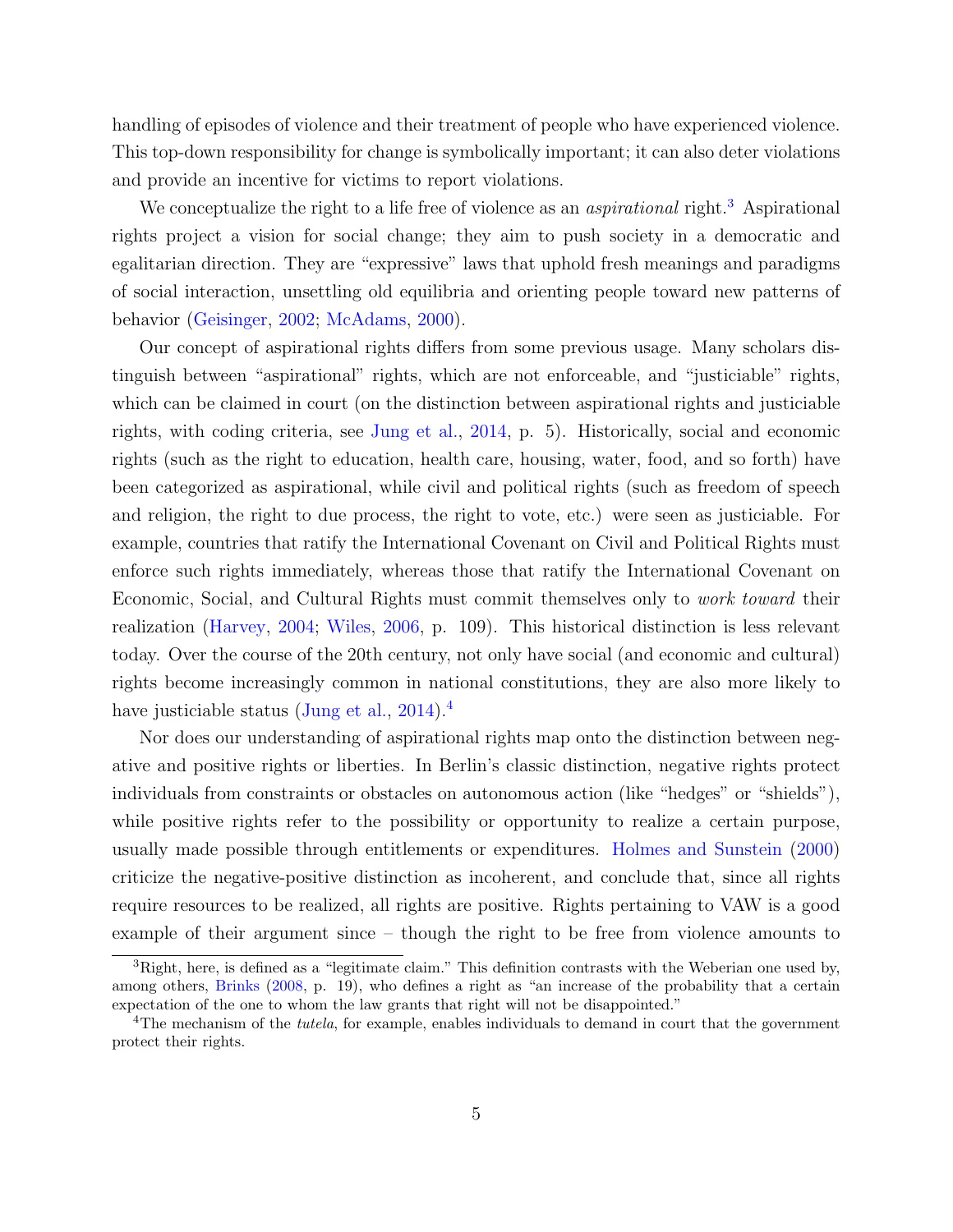a "shield" against assault and abuse – most countries seek to realize this right through proactive measures such as training for law enforcement, support for victims, and public education.

We do not consider aspirational rights to lack enforceability. They can be enforced, at least in theory. Rather, the key characteristic of aspirational rights is their depiction of a reality with a different set of social norms and practices. Such rights are goal posts, stakes in future developments, and guides to the process of social change. They intervene in existing distribution of social power on the side of marginalized and vulnerable citizens (cf. [Brinks,](#page-22-3) [2008\)](#page-22-3).

VAW legislation is aspirational because it aims to orchestrate a radical transformation in the underlying, institutionalized patterns of cultural value that define men and women, and masculinity and femininity, in hierarchical relations, not to mention the constitutive and exclusionary power of these binary categories (see [Butler,](#page-22-4) [2004\)](#page-22-4). The existence of VAW legislation signals the achievement of a normative and discursive consensus among diverse sectors of society that violence should be eradicated, that ending VAW requires recognition of women as equals, and that women's bodies, ideas, names, and practices should be included in notions of the "universal," the "nation," and "humanity." These ideas about VAW and women's status are also socially desirable for elites: they are well established in international human rights law and the discourse of democratic legitimacy. Civilized states, and state actors that want to participate in the global community, need to uphold them, at least rhetorically [\(Frias,](#page-23-7) [2013;](#page-23-7) [Towns,](#page-25-6) [2010;](#page-23-8) Frías, 2010; [Htun,](#page-23-9) [2003;](#page-23-9) [Keck and Sikkink,](#page-24-6) [1998\)](#page-24-6).

The aspirational quality of VAW does not characterize all rights won by women as part of the "rights revolution." Unlike other women's rights issues, changing laws on VAW did not require defeating an entrenched opposition, as it was not perceived directly to contradict the tenets of religious doctrine. Reform on other issues which involved conflicts between the government and religious institutions, such as divorce and abortion, were possible only when governments were willing to confront ecclesiastical authorities [\(Htun,](#page-23-9) [2003\)](#page-23-9). Nor did change on VAW require state-sponsored socioeconomic redistribution. Unlike publiclyfunded parental leave and child care, which involve state action to shift the respective roles of state, market, and family for social provision, reform of VAW legislation did not involve the mobilization of Left parties against business opposition [\(Htun and Weldon,](#page-24-0) [2018\)](#page-24-0). In these other cases, legal change took a while to accomplish, and, by the time it was achieved, the law caught up with social practices that had already been established. VAW laws are aspirational in that that legal change precedes social change.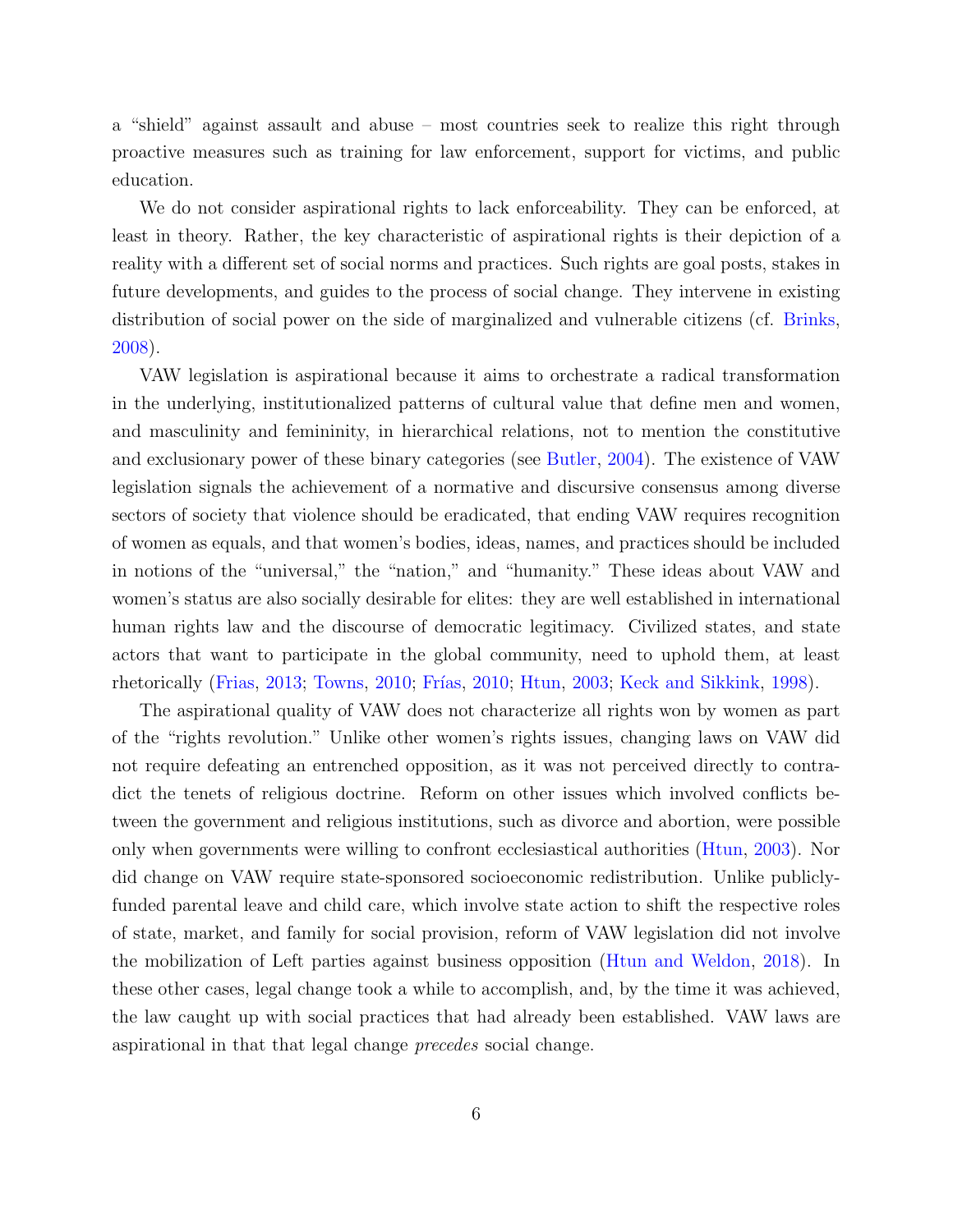#### 1.1 Aspirational rights as weak institutions

Open to popular participation and keen to cultivate legitimacy, many new democracies enacted aspirational rights and other legal norms that were far more egalitarian and progres-sive than actual social norms and practices [\(Brinks and Botero,](#page-22-5) [2014;](#page-23-10) Frías, 2014; [Levitsky](#page-24-7) [and Slater,](#page-24-7) [2011\)](#page-24-7). Though aspirational rights usually reflect a broad consensus about values and principles appropriate to a democratic society, they have "ideational rather than material roots" and they may therefore "rest very lightly and uneasily on the surface of society"[\(Brinks,](#page-22-3) [2008,](#page-22-3) p. 4). Often, rights that aim to combat inequality, reduce marginalization, and promote inclusion, were introduced in response to international norms and pressures. They responded more to the moral appeals than to the actual power of subordinate groups [\(Frias,](#page-23-7) [2013;](#page-23-7) [Brinks and Botero,](#page-22-5) [2014;](#page-22-5) [Towns,](#page-25-6) [2010;](#page-23-8) Frías, 2010; [Levitsky and Murillo,](#page-24-1) [2009\)](#page-24-1). Aspirational rights haven therefore been talked of as weak or "window dressing institutions" that "power holders have an interesting in keeping [. . . ] on the books but no interest in enforcing" [\(Levitsky and Murillo,](#page-24-1) [2009,](#page-24-1) p. 120).

In their contributions to this volume, Amengual and Dargeant, and Holland, suggest that weakness of institutions – including laws on VAW as well as provisions against child labor, pollution, regulations of worker health and safety, protection of public spaces from squatting and invasion, etc. – primarily stems from strategic calculations. State actors choose to avoid the costs associated with enforcement. Amengual and Dargeant, for example, argue that "standoffish" states may be deliberately indifferent to social problems and the laws intended to solve them, particularly when enforcement brings little political gain. In a context of competing demands on resources, state actors elect to avoid the costs of reallocating resources and alienating groups that benefit from non-enforcement. Under such conditions, "social pressures are required to overcome [state] indifference" and impose costs for non-enforcement (Amengual and Dargeant, this volume).

Holland's analysis of coercion gaps portrays a collective conspiracy not to enforce the law, particularly when the poor bear the brunt of enforcement. Even when politicians and citizens generally agree that a particular law serves the public interest, they may oppose the application of sanctions against violators. For example, laws against squatting promote rational, longer-term urban planning and may thus improve service delivery to the poor. But in the short term, enforcing the law by evicting squatters inflicts visible misery on poor families, and looks bad to voters. Holland notes that three-quarters of Bogota residents surveyed condemned squatting, while one-half found evictions to be too harsh. She concludes that there may not be a "coherent, stable societal preference" against which to judge the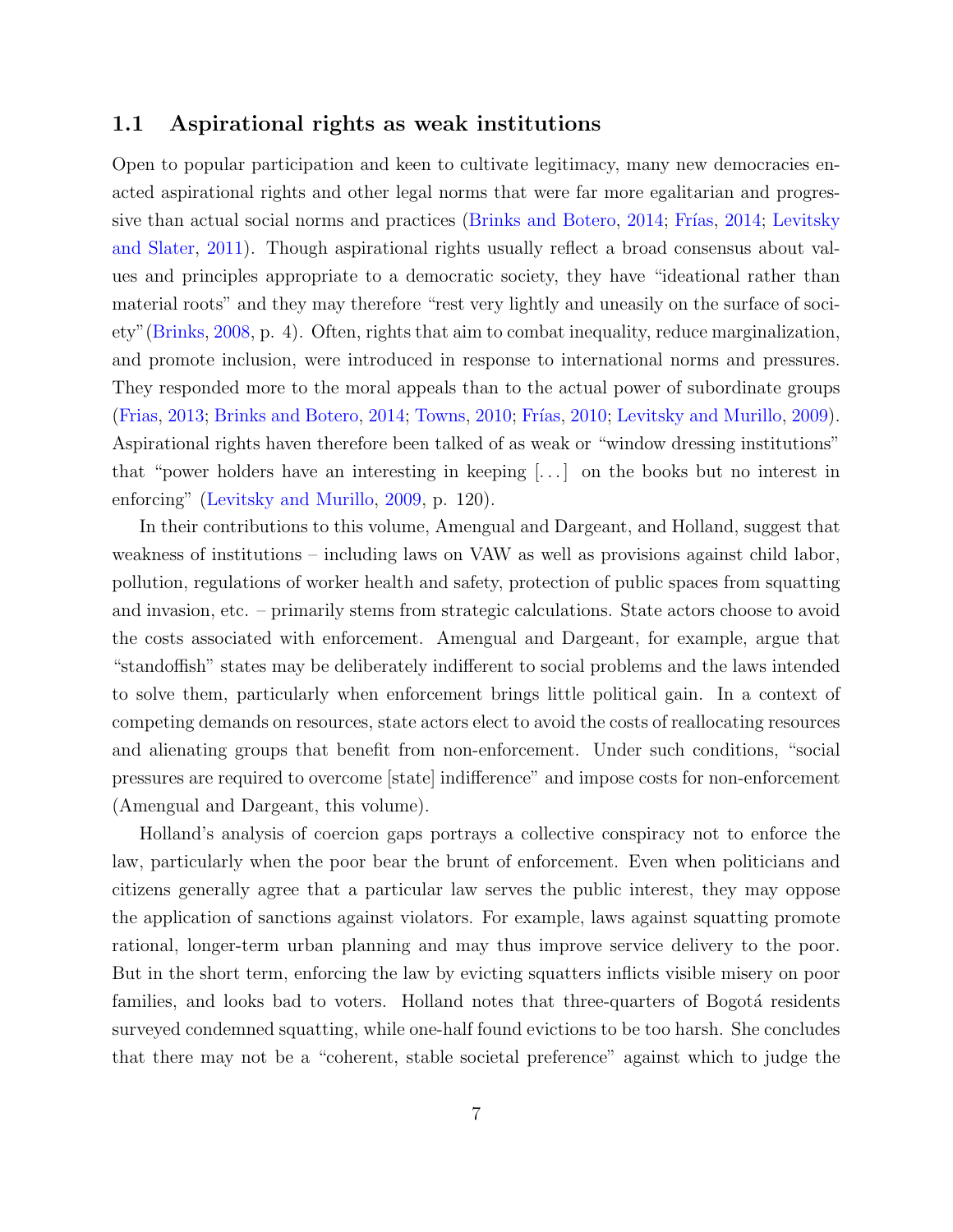efficacy of institutions (see Holland, this volume).

As this suggests, weak institutions are not just a matter of weak state capacity or ineffectively formulated legislation. Noncompliance with institutions involves resistance on the part of state and societal actors. Amengual and Dargeant suggest that resistance involves a strategic response to power asymmetries: state officials choose to enforce when actors are powerful enough to impose costs for non-enforcement. Holland shows that people may not want, or at least be ambivalent about, the enforcement of punitive laws. In this chapter, we show that societal resistance may involve another dimension: sticky social norms. People's habituated behavior is a major factor behind noncompliance with VAW legislation. Sticky norms produce contradictory perceptions of violence: people condemn violence while simultaneously normalizing and excusing it. This fraught normative terrain informs women's beliefs about experiences of violence, their decisions to make reports to state authorities, and the ways that police officers, social workers, prosecutors, and medical personnel treat victims.

The objective of aspirational rights is to fashion new norms. Aspirational rights are therefore by construction weak institutions, and characterized by a large gap between the law and social practices. In the case of legislation intended to prevent, punish, and eradicate violence against women, institutional weakness may manifest itself in at least five ways.

First, noncompliance with the spirit of the law may be pervasive. Though the law condemns and stipulates punishments for violence, specifies that survivors are to be treated a certain way, and mandates the creation of systems of prevention and treatment, women may continue to experience violence in both the public and private sphere.

Second, there may be a discrepancy between what the law considers "violence" to be and the concept of violence according to social norms. Hardly anybody believes that "intimate partner violence" is a good thing. However, people may not consider forced sexual encounters to be "violence" because they consider it the obligation of a woman to sexually satisfy her partner. They may also perceive mistreatment to be justified if a woman talks back to her partner and fails to do what he says, since men are supposed to be in charge. For example, Mexican civil laws on marriage historically upheld both of these aspects of marital power [\(Htun,](#page-23-9) [2003;](#page-23-9) [Frias,](#page-23-7) [2013\)](#page-23-7).

Third, even when a woman is deeply concerned with the violence she experiences, she may have been socialized to believe that violence is a normal part of intimate relationships. The idea that intimate partner violence is a family or private matter, and not a public concern, has deep historical roots in many parts of the world. In Latin America, criminal codes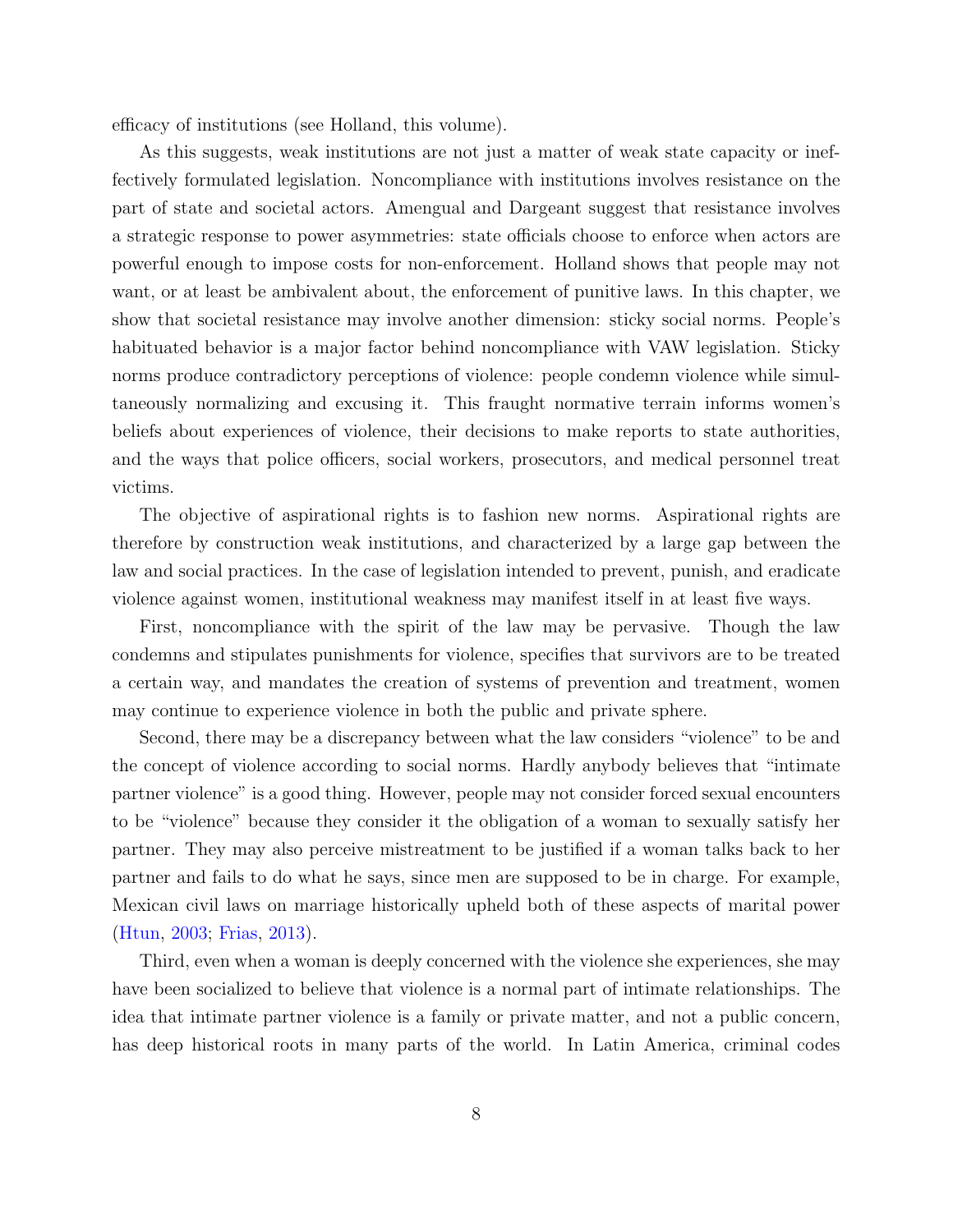had historically privatized and condoned violence against women. Under the Philippine Ordinances, which the Portuguese brought to rule colonial Brazil, "honor" was considered a juridically protected good, the defense of which was an exculpatory factor in serious crimes. Therefore a man who murdered an adulterous wife in order to protect his honor was not subject to criminal penalties [\(Barsted,](#page-22-6) [1994\)](#page-22-6). Even after the criminal code was reformed formally to remove the honor defense, it continued to be used by defense lawyers and accepted by juries into the late 20th century [\(Project,](#page-24-8) [1991\)](#page-24-8). The persistence of beliefs that VAW is a matter of private shame and not a public violation imposes an enormous hurdle to reporting, which many people – especially women in a sexist society – are too ashamed or unwilling to bear.

Fourth, women may choose to under-report violence because because they fear the consequences of reporting. Women may be afraid that reporting violence and the penalties that might ensue will undermine the financial well being of their families and put their relationships with other family members and neighbors at risk. The costs of enforcement are borne not only by the aggressor who gets thrown in jail. The woman who reports also incurs costs, as she risks disbelief and demeaning treatment by the authorities, retaliation, and getting ostracized by her family and community (Frías, [2010,](#page-23-8) p.  $546$ ). Many people judge that it is in their interest not to report tend to minimize the importance of violence that they experience. Complying with the law is seen to be worse than contributing to its violation.

Finally, when women do come forward to report they may be met with either no action or ridicule by legal and social service authorities that results in their revictimization. Law enforcement authorities often fail to take claims of partner violence seriously, and have even advised women to have sex with their violent partners in order to resolve the conflict. Most of the dozens of practitioners interviewed by Frías  $(2010, p. 546)$  $(2010, p. 546)$ , for example, reported that intimate partner violence is reduced to a matter of sex. These responses show that local-level state officials themselves are embedded in a culture condoning violence against women.

In other cases, non-response may be attributable to "standoffish" state officials that acknowledge VAW as a problem, but fail to take action because they see little to be gained by doing so. Women victims of violence have not been an organized constituency able to deliver rewards on election day. Only when the media, feminist movements, and human rights groups raise the cost of non-enforcement by helping voters to see the extent of unsolved crimes, state coddling of violators, poor treatment of victims, and so forth will they make moves toward enforcement. This dynamic seems to describe the history of state action against *femicídios* (homicides committed against women) in Chihuahua, when massive civic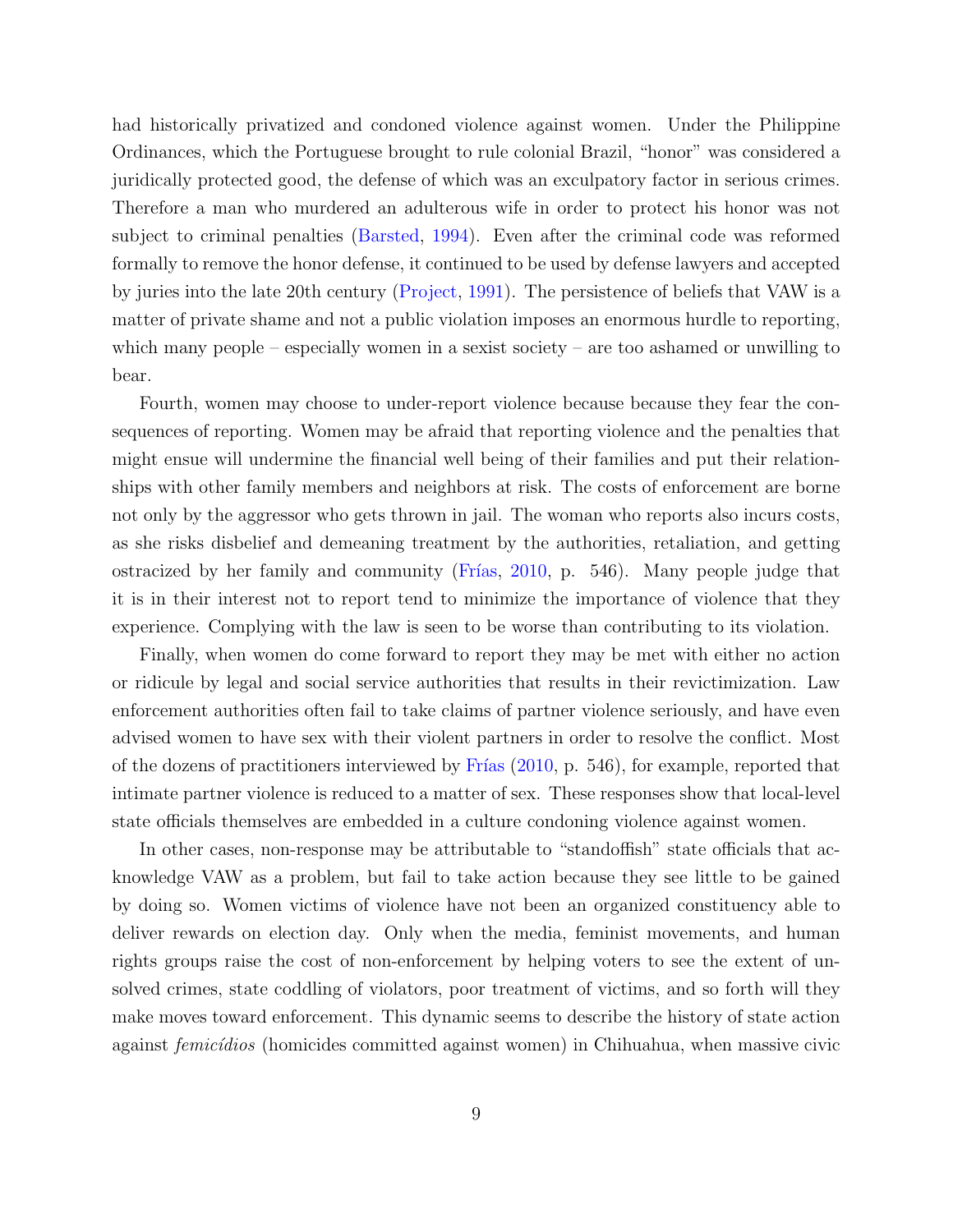mobilization raised the cost of doing nothing, as well as state action against violence in Veracruz (see more below). The "standoffish" perspective also explains why the contemporary #metoo movement compelled many prominent men in the public and private sectors to resign their positions in the face of allegations of sexual harassment and rape. In the context of high public attention and the mobilization of women as voters, consumers, and investors, doing nothing became too costly.

In any given context we may observe one or several of these manifestations of VAW legislation as a weak institution. What is more, though aspirational rights might be weak institutions overall, they may not be *equally* weak for all social groups. The efficacy of rights typically varies according to the resources of claimants and the extent of state investment [\(Brinks,](#page-22-3) [2008;](#page-22-3) [Brinks and Botero,](#page-22-5) [2014;](#page-22-5) [Levitsky and Murillo,](#page-24-1) [2009\)](#page-24-1). People who claim their rights typically need to have resources that enable them to engage the legal system, hire lawyers, produce legally-relevant facts, travel to court, take time off of work, and so forth [\(Brinks,](#page-22-3) [2008;](#page-22-3) [Brinks and Botero,](#page-22-5) [2014;](#page-22-5) [Galanter,](#page-23-11) [1974\)](#page-23-11). Marginalized citizens, who by definition lack power and resources, require networks of support to compel state actors to enforce their rights. Over time, gaps among women may even grow, as women with more resources are in a better position to take advantage of changes in the law and access to social services than their more disadvantaged counterparts (cf. [Galanter,](#page-23-11) [1974\)](#page-23-11). We should therefore expect to observe that women with more education and resources both to be less likely to be victims of violence and more willing to report violations.

By conceptualizing VAW legislation as an aspirational right, we have suggested that it is weak by construction. But after a while, even if aspirational rights have succeeded in bending social norms, they may still be perceived as weak if they achieve the type of "takenfor-granted" status that sometimes happens to rules and regulations that change social norms (see the introduction on this point). In thinking about the institutional strength or weakness of such legislation, it is therefore crucial to evaluate them in a long-term perspective, focusing not on the counterfactual case of the world without this legislation today, but rather on a world without this legislation altogether.

# <span id="page-9-0"></span>2 Law and Policy to Combat VAW in Mexico

The global feminist movement began to raise awareness about VAW in the 1970s, around the time of International Women's Year and the global women's conference held in Mexico City in 1975. In Mexico, feminists demanded the first legal reforms in 1978, which would have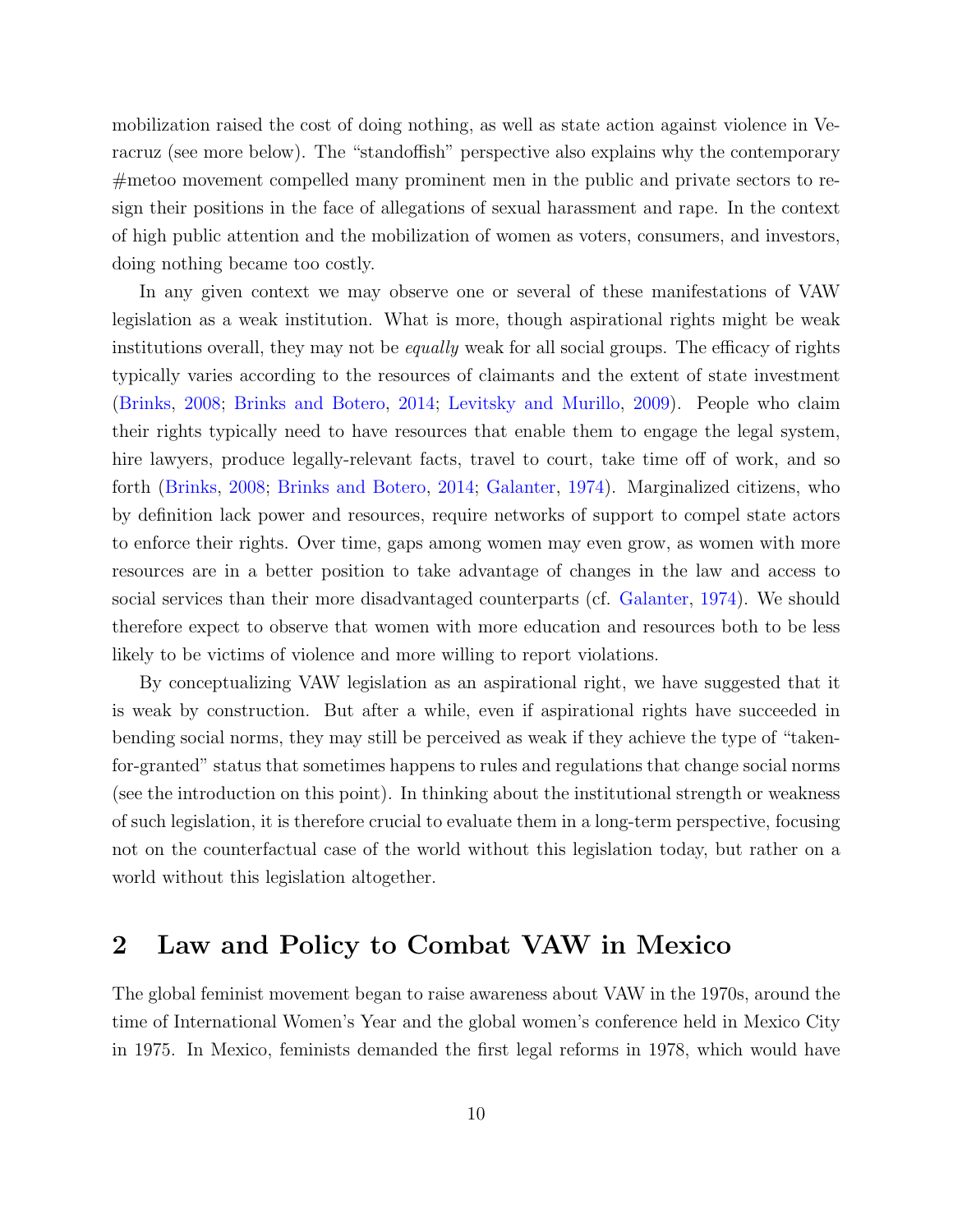redefined rape and provided targeted services to victims [\(Stevenson,](#page-25-7) [1999\)](#page-25-7). Beginning in the 1980s, some states established centers to receive victims of violence. Following a scandal of over a dozen rapes perpetrated by bodyguards working in the Mexico City Attorney General's office, a coalition of feminist NGOs pushed for more services and for changes in legislation. During the presidency of Carlos Salinas (1988–1994), the government began to take action on rape. Under existing legislation, the maximum penalty for rape was five years, and a rapist could pay a fine to avoid going to prison [\(Beer,](#page-22-7) [2016\)](#page-22-7). Pushed by a coalition of women federal deputies allied with the feminist movement, Congress reformed the criminal code to increase penalties for rape, to broaden its definition, and to reform archaic components of the law such as the requirement that a woman be "chaste" in order to be raped [\(Lang,](#page-24-9) [2003,](#page-24-9) p. 75).

The same alliance between feminist groups and women in congress pushed for another series of reforms later in the 1990s at the federal level and in Mexico City, including the criminalization of marital rape, affirmation of women's right to be free from violence, and the inclusion of violence as a ground for divorce [\(Beer,](#page-22-8) [2017\)](#page-22-8). The criminalization of marital rape marked a major normative victory, for previously, many groups assumed that sexual relations constituted a woman's marital obligation. Following the example set by the Federal District, between 1996 and 2006, 29 of 32 states adopted legislation to combat intra-family violence.[5](#page-10-0)

This "first generation" of laws were focused almost exclusively on domestic or intra-family violence, not on the range of phenomena we today think of as "violence against women" (cf. [Weldon,](#page-25-1) [2002\)](#page-25-1). And they were contradictory, aiming on the one hand to protect the sanctity of the family (a nod to conservatives) and on the other, to apply state power to protect vulnerable family members from abuse (Frías,  $2010$ ). Their goal was not a normative shift so much as an effort to help victims, adopt prevention programs, and to channel conflict resolution through administrative procedures rather than the criminal justice system, and therefore further the goal of family unity. Indeed, the need to protect the family as the "origin of the social community" was the declared objective of the law in some states (Frías, [2010,](#page-23-8) pp. 543-45). In practice, state officials from the Department of Family Development charged with implementing violence prevention programs viewed their mandate in similar terms: rather than viewing violence as a crime, they saw it as a conflict they needed to overcome by reconciling the partners (Frías, [2010;](#page-23-8) [Lang,](#page-24-9) [2003\)](#page-24-9).

<span id="page-10-0"></span><sup>&</sup>lt;sup>5</sup>This legislation involved the administration of social assistance, not modifications to civil or criminal codes. The new laws regulated the actions of state agencies with regard to the prevention of family violence and assistance to victims (Frías,  $2010$ , p. 544).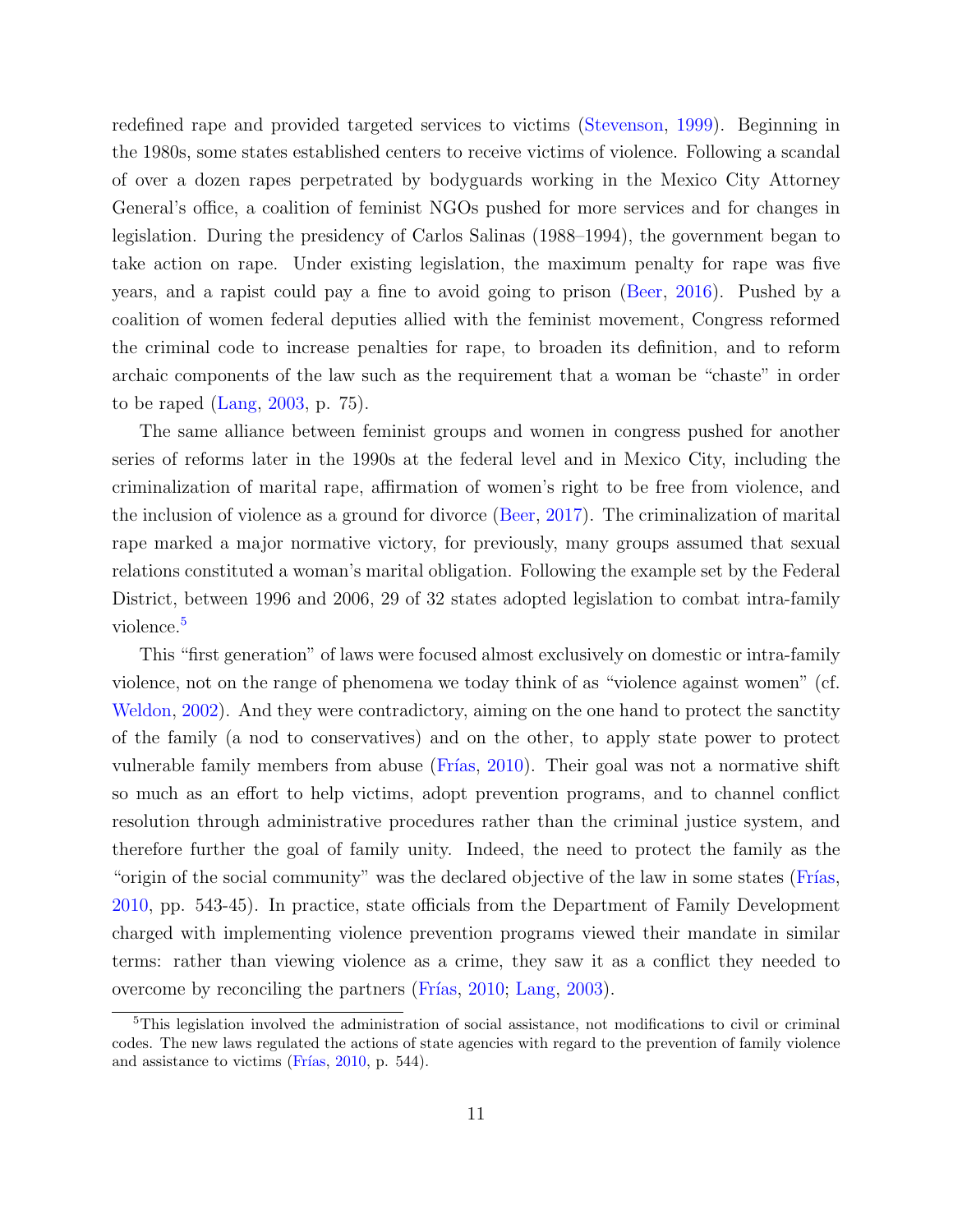As movement toward inter-party competition, civic participation, and public dissent accelerated over the course of the decade of the 1990s, the state's approach to VAW (and other issues emphasized by feminists) changed. Under the influence of the feminist movement and feminist legislators primarily from Left parties, state discourse on the family became less centered on the conservative discourse of family unity. It emphasized the plurality of types of Mexican families, the need to recognize the individual rights of family members, and a more egalitarian division of domestic responsibilities [\(Lang,](#page-24-9) [2003,](#page-24-9) pp. 81-82). In the Federal District, ruled by the opposition Leftist PRD after 1997, official discourse on VAW shifted: no longer were women referred to as "victims," but rather as "women who experience situations of violence," in order to preclude social stigmatization and to emphasize their capacity for autonomous choices [\(Lang,](#page-24-9) [2003,](#page-24-9) p. 83).

Starting in the 1990s, the northern city of Ciudad Juarez suffered a wave of *femicidios* (femicides, or murders of hundreds of women), which brought worldwide attention to the problem of violence against women in Mexico. Human rights organizations widely condemned the state's failure properly to investigate the crimes, tendency to blame murder victims for their plight, its lack of transparency and accountability, and the poor treatment of victims' families [\(International,](#page-24-10) [2003\)](#page-24-10). Families of victims appealed to the Inter-American Commission of Human Rights, and then the Inter-American Court, which found that the government's negligence contributed to a climate of impunity which encouraged more violence [\(Beer,](#page-22-7) [2016\)](#page-22-7).

By the second half of the first decade of the 21st century, regional and international intervention, feminist activism, and public outrage spurred additional governmental actions. The federal congress adopted a law to prevent and eliminate discrimination in 2003 and a law on the equality between men and women in 2006. Then, in 2007, three women legislators from the Leftist PRD party and the centrist PRI party authored and proposed comprehensive legislation on VAW. The "General Law for Women's Access to a Life Free from Violence" was then approved under a presidential administration governed by the rightist PAN party. Unlike the first generation laws on violence, this legislation recognized multiple forms of violence in public and private spheres including physical, psychological, sexual, economic, institutional, community, and femicide, as well as family violence. The law was meant to coordinate and support, across different states and local governments, efforts to prevent, punish, and eradicate VAW. It required states to revise their legislation on VAW to conform to federal standards within a six month window and established a system to monitor their progress.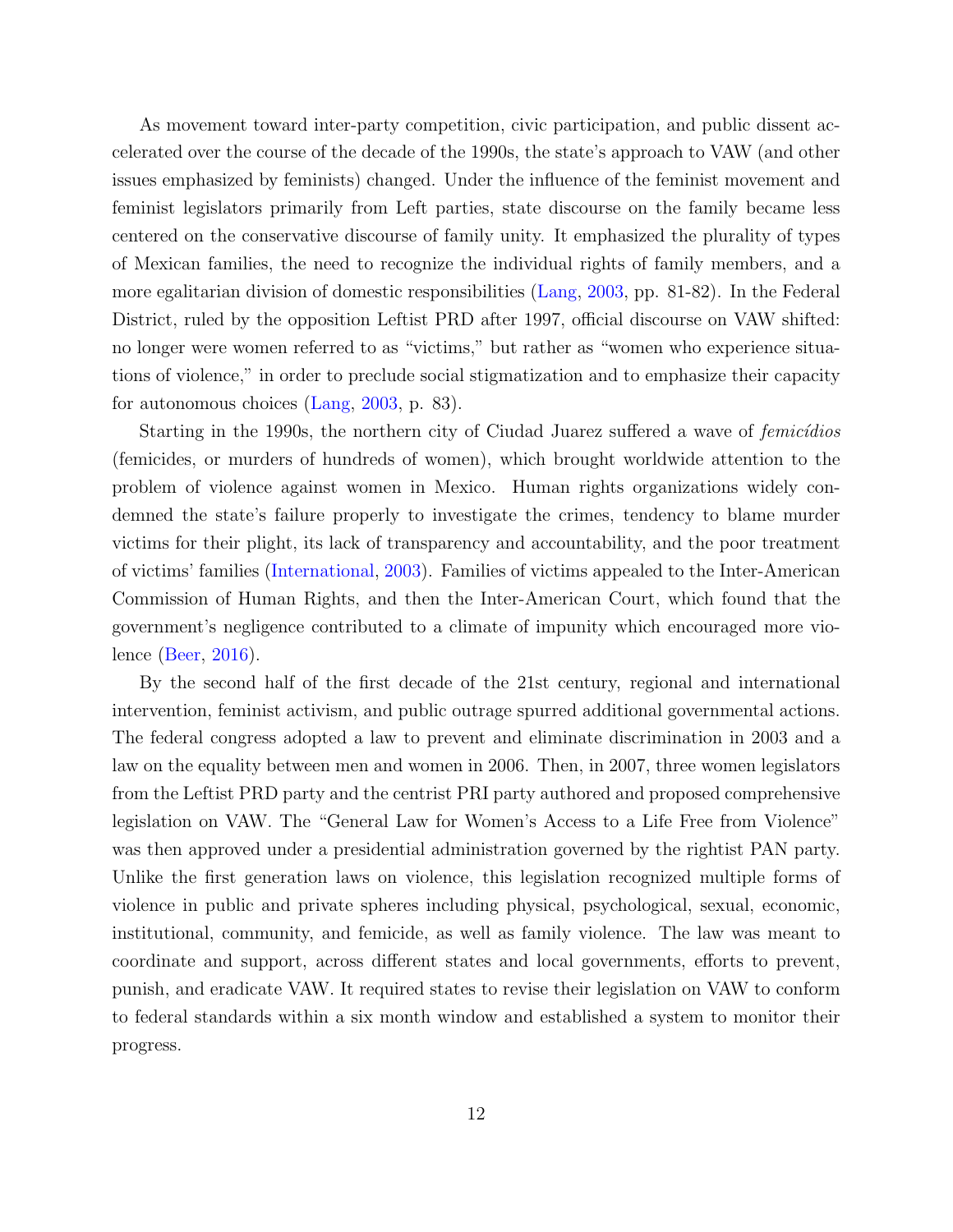By 2010, all of Mexico's federal units had issued some form of new legislation, though with varying levels of enthusiasm (Ramírez and Echarri, [2010,](#page-25-8) p. 30). Beer's case studies [\(Beer,](#page-22-8) [2017,](#page-22-8) pp. 522–24) show that in most cases, alliances of feminist groups and women politicians from center and Left parties constituted the impetus behind the legislation, with some exceptions. In Chihuahua, site of the horrific episodes of femicides, a woman politician from the rightist PAN party promoted VAW legislation, which was adopted the year before the federal law. Guanajuato, which was also governed by the PAN, was the last state to adopt VAW legislation (in 2010). Women from the PAN were divided: some sponsored VAW legislation, while others led the opposition to it [\(Beer,](#page-22-8) [2017,](#page-22-8) p. 523). Beer's quantitative analysis across states reveals that neither the partisan composition of the legislature nor the share of seats held by women was associated with more and less comprehensive legal approaches. However, the strength of the feminist movement was significantly correlated with the comprehensiveness of state-level legislation and its implementation [\(Beer,](#page-22-8) [2017,](#page-22-8) p. 529, Table 3) conforming to Weldon and Htun [\(2012,](#page-23-0) [2018\)](#page-24-0) and Weldon's [\(2002\)](#page-25-1) crossnational findings about the correlates of VAW legislation across countries.

The new legislation contains mechanisms to raise the costs of non-enforcement. The system of *alertas de violencia de género* (gender violence alerts) is meant to publicly announce episodes of non-enforcement and to put local and state authorities on notice. Either they take action to protect women and punish aggressors, or risk further public shaming, which could carry an electoral cost. In Veracruz, public outrage and media attention put pressure on the state government to change its approach from actively ignoring numerous episodes of rape to attempting to enforce the law [\(Krauze,](#page-24-11) [2016\)](#page-24-11). At the same time, feminist movements successfully compelled the federal government to issue a gender violence alert, in which the Interior Ministry (Gobernación) commanded the state authorities to take various measures to prevent more violence, including increased security patrols in public spaces and public transport, video surveillance, better lighting, as well as services to victims and longer term strategies to promote cultural change (de Gobernación, [2016\)](#page-22-9).

## <span id="page-12-0"></span>3 Survey data on compliance with VAW laws

To gauge the compliance with, and enforcement of, the 2007 Law on a Life Free from Violence and similar state-level legislation, we look at data from the Mexican National Survey on the Dynamics of Household Relations (ENDIREH) from 2011. This survey was designed and implemented by National Institute of Statistics and Geography (INEGI) in collaboration with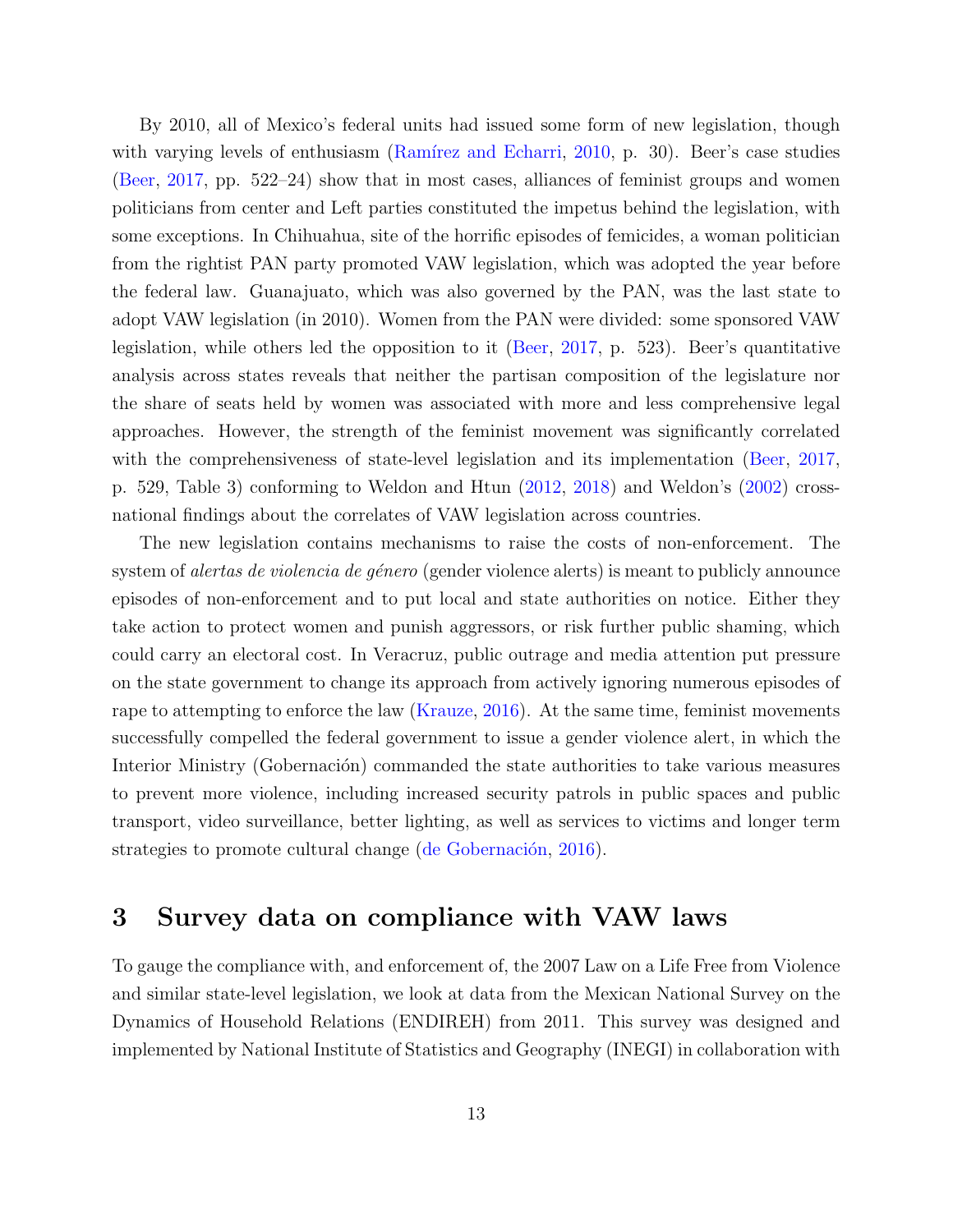the National Women's Institute (INMUJERES), with the purpose of learning more about the prevalence and forms of violence against women in the home and at their work place. The survey asked questions that were meant to capture various forms of violence, including physical, psychological, sexual, and economic abuse. The forms of violence covered in the survey correspond to the different types of violence contemplated by the 2007 gender violence Law.

For this survey, some 128,000 households were sampled from across Mexico, 4,000 in each of the country's 32 states. The sample was chosen to be representative of each state, and also to be representative of urban and rural areas across the country.<sup>[6](#page-13-0)</sup> In each of the sampled households, one key person was asked to respond to questions about all the individuals living in the household. This was done to identify all women aged 15 or older, and each of these women were then interviewed individually. The final sample interviewed individually consisted of 152,636 women, of which 87,169 were currently in a relationship, 27,203 had previously been in a relationship, and 38,264 were single. These women were asked a range of questions about their work, living conditions, and personal lives, with an emphasis on their experiences of discrimination and violence.

While previous papers using these data have focused on the overall prevalence of violence against women in Mexico [\(Villarreal,](#page-25-9) [2007;](#page-25-9) [INEGI,](#page-24-12) [2013\)](#page-24-12), our main concern is to use the survey responses to get a sense of variation in noncompliance with the 2007 gender violence law among perpetrators, victims, and state officials [OK?].

#### 3.1 Physical domestic abuse in Mexico

All the women surveyed for the ENDIREH who were in a relationship, or who had been in a relationship at some point, were asked a series of questions about treatment by their intimate partner. Of these women, 49% (56,035) responded affirmatively to having experienced at least one of the 30 forms of violence, harassment, or poor treatment included in the questionnaire.<sup>[7](#page-13-1)</sup> Strikingly, 19% of women  $(21,450)$  reported having been victims of *physical* domestic abuse – including been kicked, hit, shot at, or forced into sexual relations.<sup>[8](#page-13-2)</sup> When we further restrict this to women who had experienced physical abuse at the hand of their partner in the previous year (2010–11), the number was still close to 7%.

There was geographic variation in the prevalence of women who reported experiencing

<span id="page-13-0"></span> ${}^{6}$ For further information about the survey methodology, see [URL] [www.inegi.org.](http://www.inegi.org.mx/est/contenidos/proyectos/encuestas/hogares/especiales/endireh/endireh2011/default.aspx)

<span id="page-13-1"></span><sup>7</sup>All 30 subquestions of question 6.1 in the survey for women in a relationship.

<span id="page-13-2"></span><sup>8</sup>Subquestions 20-30 under question 6.1 in the survey of women in a relationship.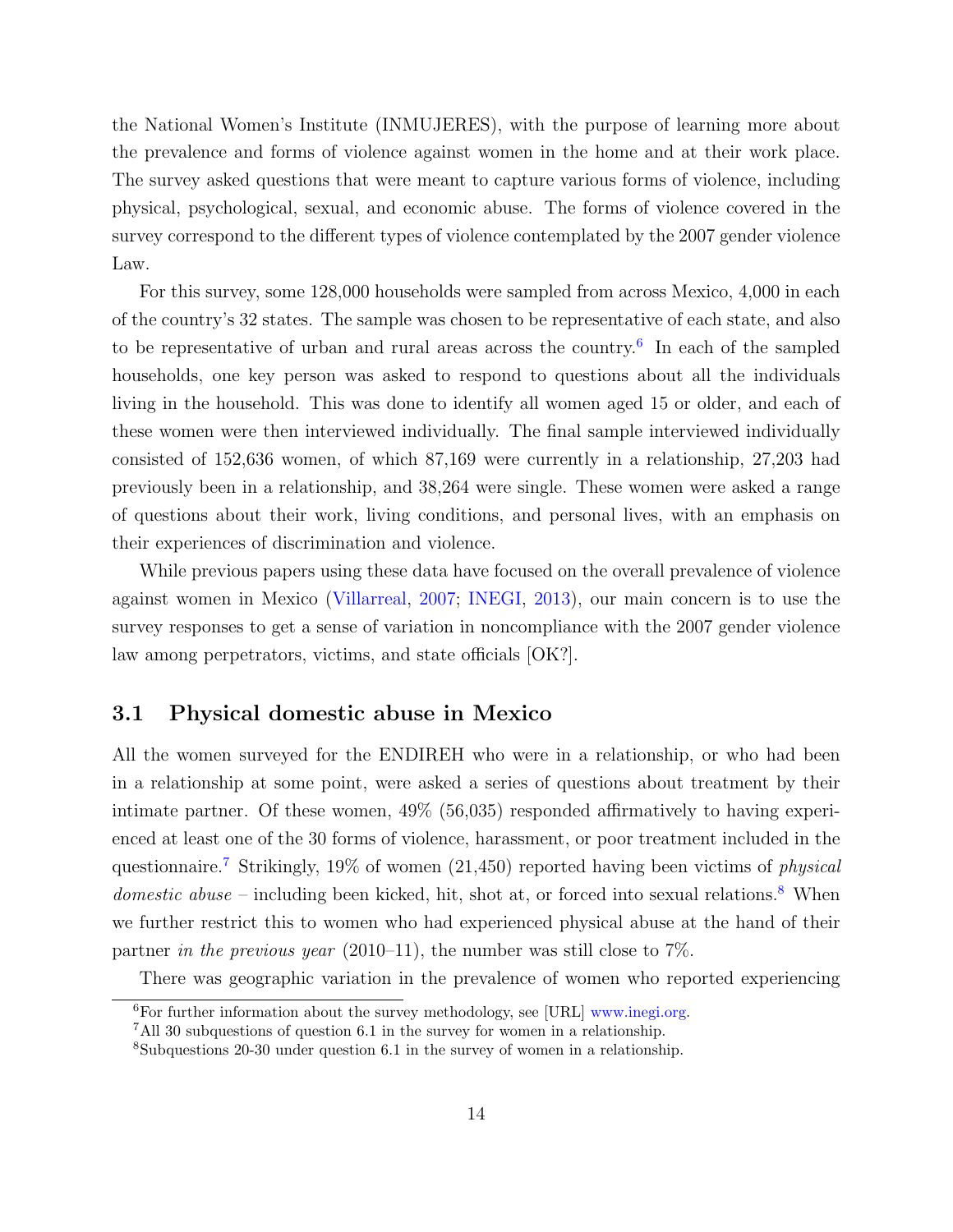violence. Figure [1](#page-14-0) shows the share of women reporting experiences of physical domestic abuse during the previous year across the different Mexican states in 2011. As we can see, the state-level values range from about 5% in Baja California and Baja California Sur to more than 8.6% in the state of Mexico, Zacatecas, and Guanajuato.

<span id="page-14-0"></span>Figure 1: Percentage of women interviewed for the ENDIREH 2011 reporting physical abuse at the hand of their husband or partner in the previous year



The share of women reporting physical domestic abuse also varies by groups of women. Figure [2](#page-15-0) shows the percentage of women who said they had experienced physical domestic abuse in the previous year, subdivided by the education level of the women and whether they lived in an urban or rural area. The figure shows clear differences, although perhaps not as large as one might have expected. Whereas between 6 and 8 percent of women with little education said they had experienced physical domestic abuse in the previous year, the number was about 3 percent among women with graduate degree living in an urban area.

#### 3.2 Attitudes toward physical intimate partner abuse

The survey allows us to explore social norms through responses to questions probing attitudes about violence. As expected, almost all (98.6%) the respondents in the survey agreed that women have the right to a life without violence and that women have the right to defend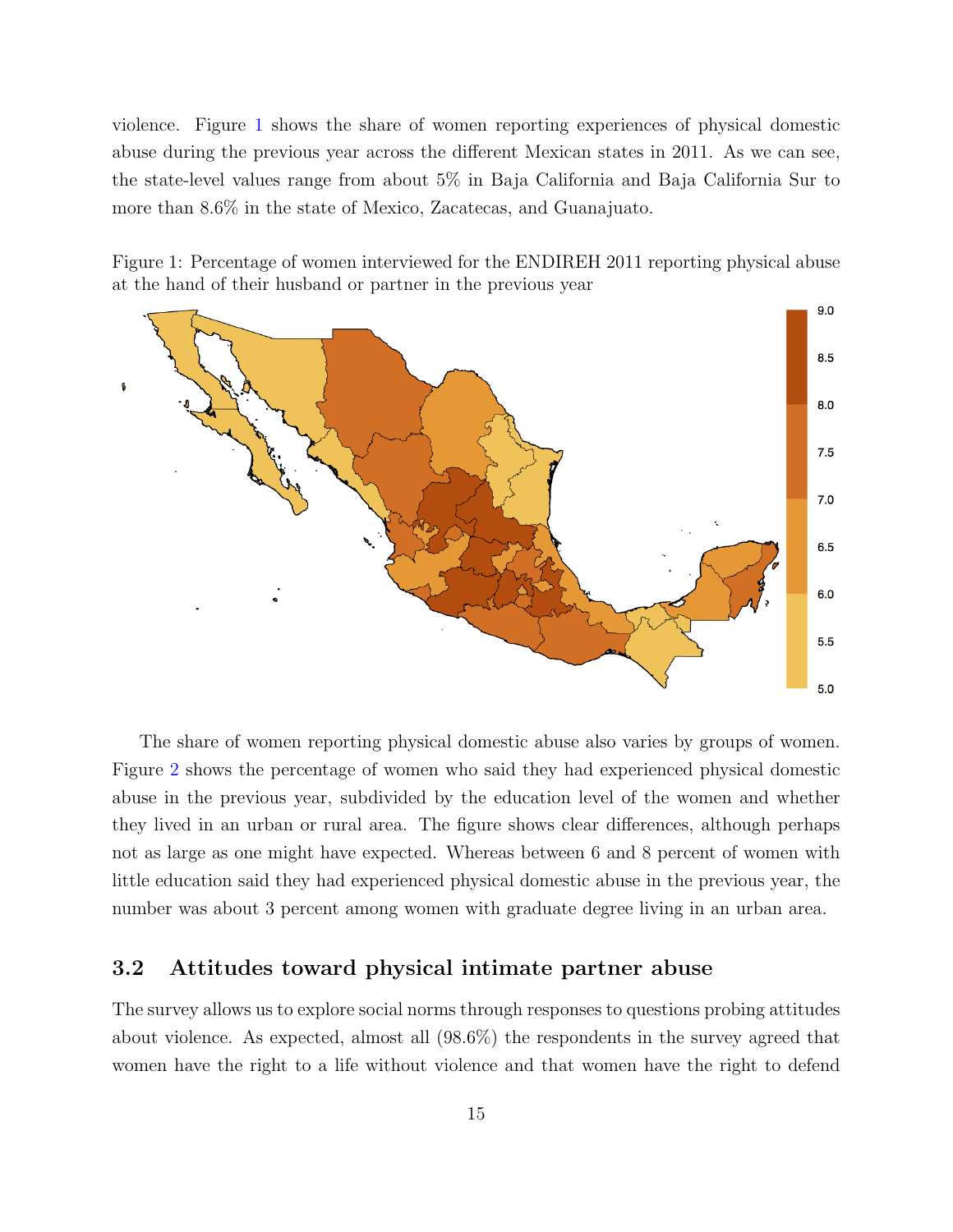

<span id="page-15-0"></span>Figure 2: Percentage of women interviewed for the ENDIREH 2011 reporting physical domestic abuse, by education level and place of residence

themselves if they are subjected to violence (99.2%). But the responses diverge more when questions become more specific, as shown in Figure [3.](#page-16-0) Only 2.3% of the women answered affirmatively to the statement that a man has the right to hit his wife. However, more than 20% of the surveyed women said they think that a wife should obey her partner in anything he wants, and 17.6% responded affirmatively to the statement that a woman is obliged to have sex with her partner.

This is consistent with our theoretical discussion of how "violence" may mean different things for different people. The 2007 VAW law classifies many types of aggressive and demeaning behavior as violence, including the multiple ways that a man may command his partners to obey his will and chastise her for failing to do so. The fact that many women simultaneously condemn violence while endorsing women's subservience shows that social norms surrounding VAW are far from straightforward.

These responses also provide supportive evidence that the notion of domestic abuse as a private matter is still strong. More than a quarter of the surveyed women say that if there is an incidence of violence in the family, it is a family matter and it should stay that way ("¿Si hay golpes o maltrato en la casa es un asunto de familia y ahí debe quedar?").

To what extent are attitudes about violence being a family matter associated with women experiencing abuse? Table [1](#page-17-0) shows the output from multivariate models of experiences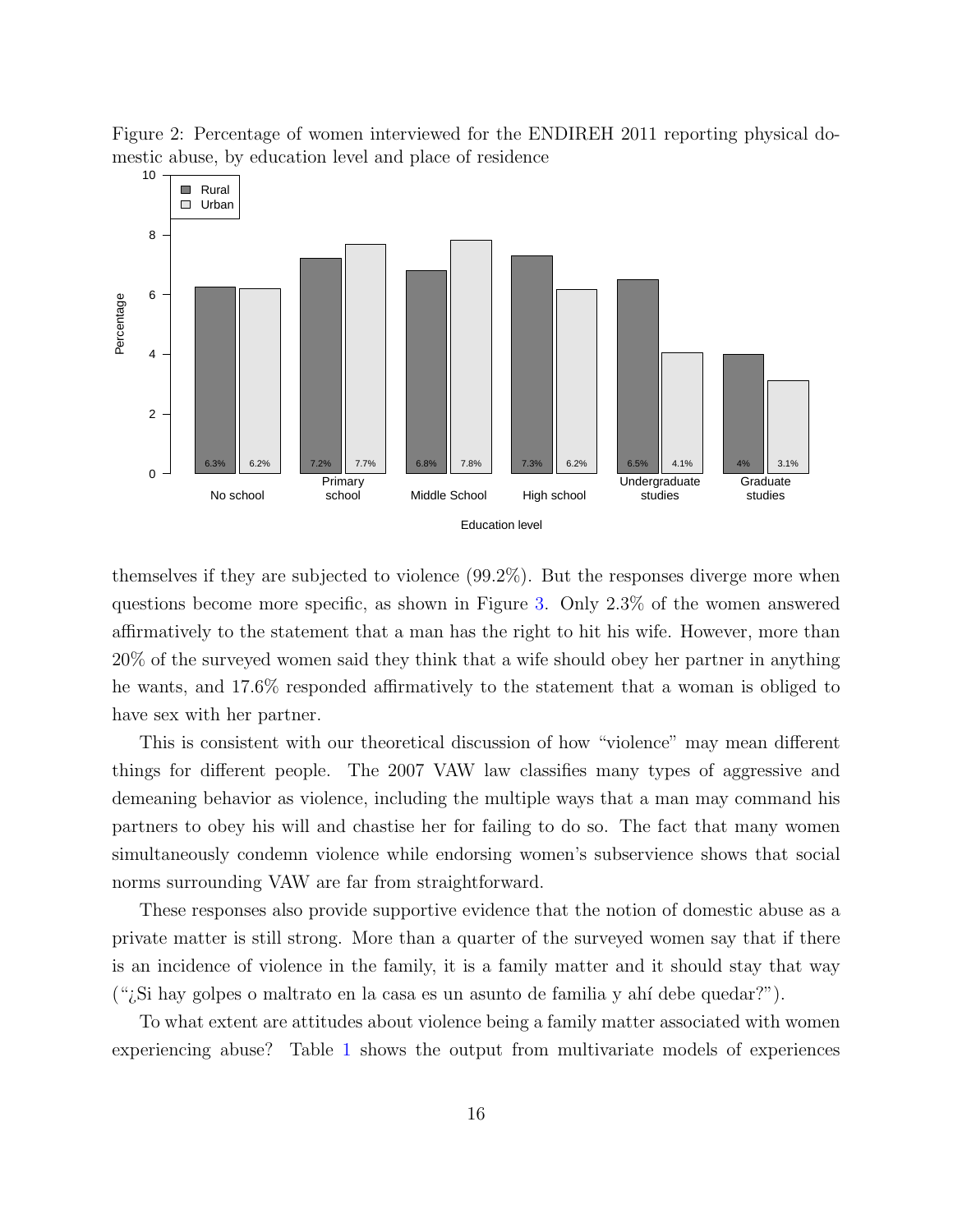Figure 3: Social norms and attitudes toward violence among women interviewed for the ENDIREH 2011 (percentages of women responding affirmatively to the statements)

<span id="page-16-0"></span>

of violence on attitudes towards violence being a family matter. The models are multilevel logistic regression models with individual respondents nested in federal states and in rural/urban areas (and in the primary sampling unit in Model 4). The outcome variable is a dichotomous indicator for whether or not the respondent had experienced physical domestic abuse in the previous year.

In Model 1 we include only the response to the question about domestic abuse being a family matter as an explanatory variable. We see that responding affirmatively to this question is strongly associated with being a victim of violence. Model 2 also includes a dichotomous indicator of familiarity with the 2007 gender violence law, since knowledge of the law may be considered a necessary condition for claiming one's rights according to the law. As expected, people familiar with the law are less likely to be victims of violence. Model 3 and 4 also includes some additional control variables: an ordinal indicator for the education level of the woman (the levels are provided in Figure [2\)](#page-15-0), a dichotomous indicator for whether the woman had worked in the previous year, her age, and a dichotomous indicator for whether she or her partner (for those with a partner) spoke an indigenous language. According to these models, women with less education, working women, and younger women were more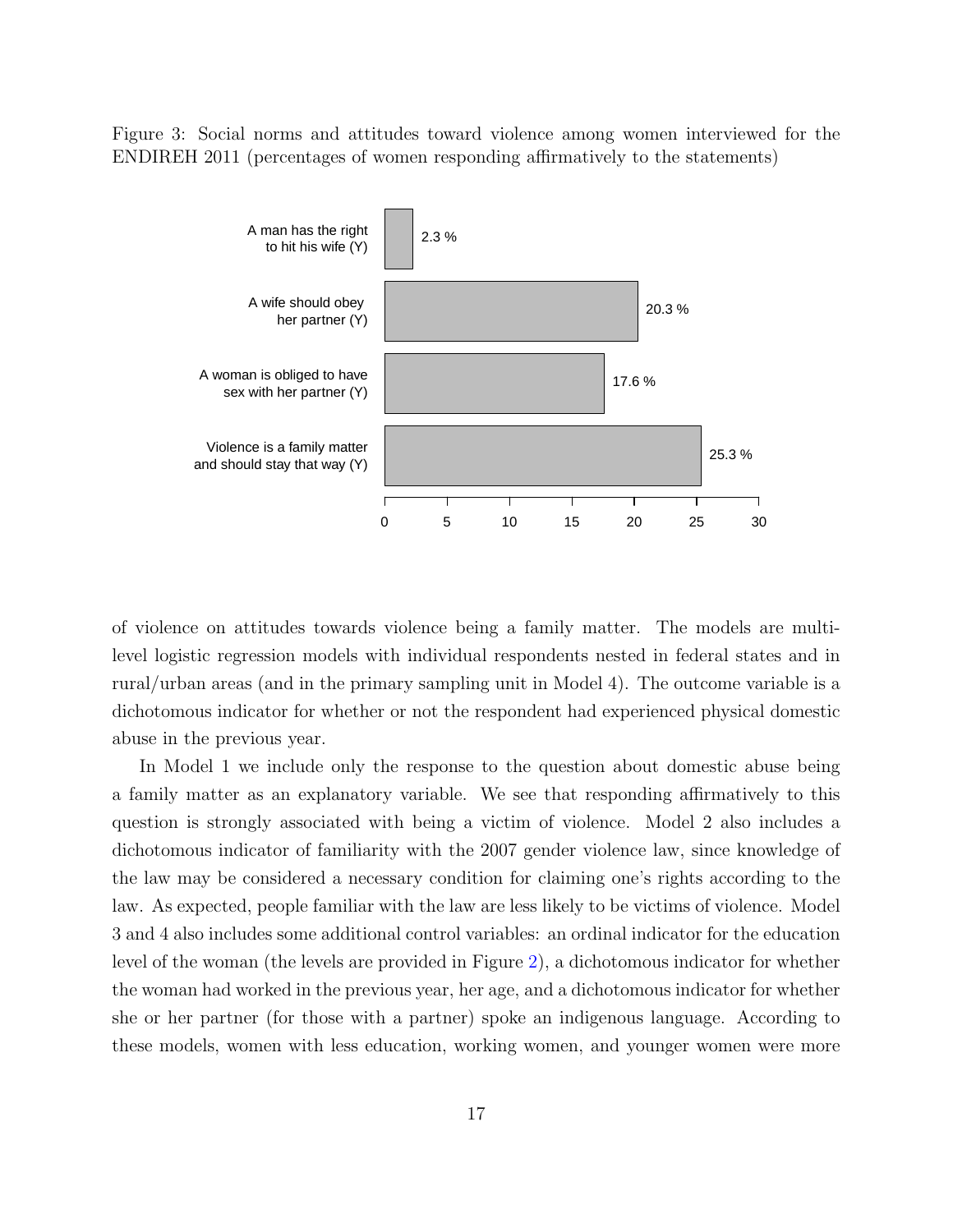prone to violence. The indicators for perceiving violence as a family matter remains a significant predictor of violence even when these other variables are included.

| $\mathbf{r}$<br><b>I</b><br>$\overline{v}$ | $\cdot$<br>Model 1 | <b>I</b><br>Model 2 | Model 3   | Model 4   |
|--------------------------------------------|--------------------|---------------------|-----------|-----------|
| (Intercept)                                | $-2.7***$          | $-2.5***$           | $-0.9***$ | $-1.0***$ |
|                                            | (0.0)              | (0.0)               | (0.1)     | (0.1)     |
| Violence is a family matter                | $0.2***$           | $0.2***$            | $0.2***$  | $0.2***$  |
|                                            | (0.0)              | (0.0)               | (0.0)     | (0.0)     |
| Knowledge of law                           |                    | $-0.2***$           | $-0.3***$ | $-0.3***$ |
|                                            |                    | (0.0)               | (0.0)     | (0.0)     |
| N                                          | 114,372            | 114,372             | 114,158   | 114,158   |
| Controls                                   |                    |                     | Y         |           |
| State and $R/U$ random effects             | Y                  | Y                   | Y         |           |
| PSU random effects                         |                    |                     |           |           |

<span id="page-17-0"></span>Table 1: Multi-level logistic regression models of individual characteristics of women who experienced physical domestic abuse by their partner 2010–11

#### 3.3 Reporting physical intimate partner abuse

Many victims of abuse – in Mexico and elsewhere – fail to report their experiences. Reporting involves significant social, economic, and emotional risk and historically, has led to few positive outcomes for victims. Few complaints of domestic and sexual violence, as well as sexual harassment, in Latin America have actually ended up in formal prosecutions, let alone sentences for the aggressors [\(Lang,](#page-24-9) [2003,](#page-24-9) p. 77). The Inter-American Commission on Human Rights reported that half of all verdicts in VAW cases end in acquittals, and the Latin American Committee on the Defense of Women's Rights (CLADEM) claims that 92 percent of femicides go unpunished in the region. Amnesty International calculated that of the approximately 74,000 sexual assaults in Mexico, prosecutors received only about 15,000 complaints and, out of the cases brought to court in 2009, only 2,795 resulted in a conviction. Most VAW cases are concluded through out-of-court settlement practices such as conciliation or mediation, in violation of the spirit of the Inter-American convention which stipulates that VAW is a human rights violation. When cases do go the court, judges and prosecutors often question victims about their morality and sexual practices [\(Htun et al.,](#page-23-12) [2014\)](#page-23-12). Women also often end up dropping charges. Women who are financially dependent on their partners, for example, may desist due to fear for their livelihood were their family breadwinners to end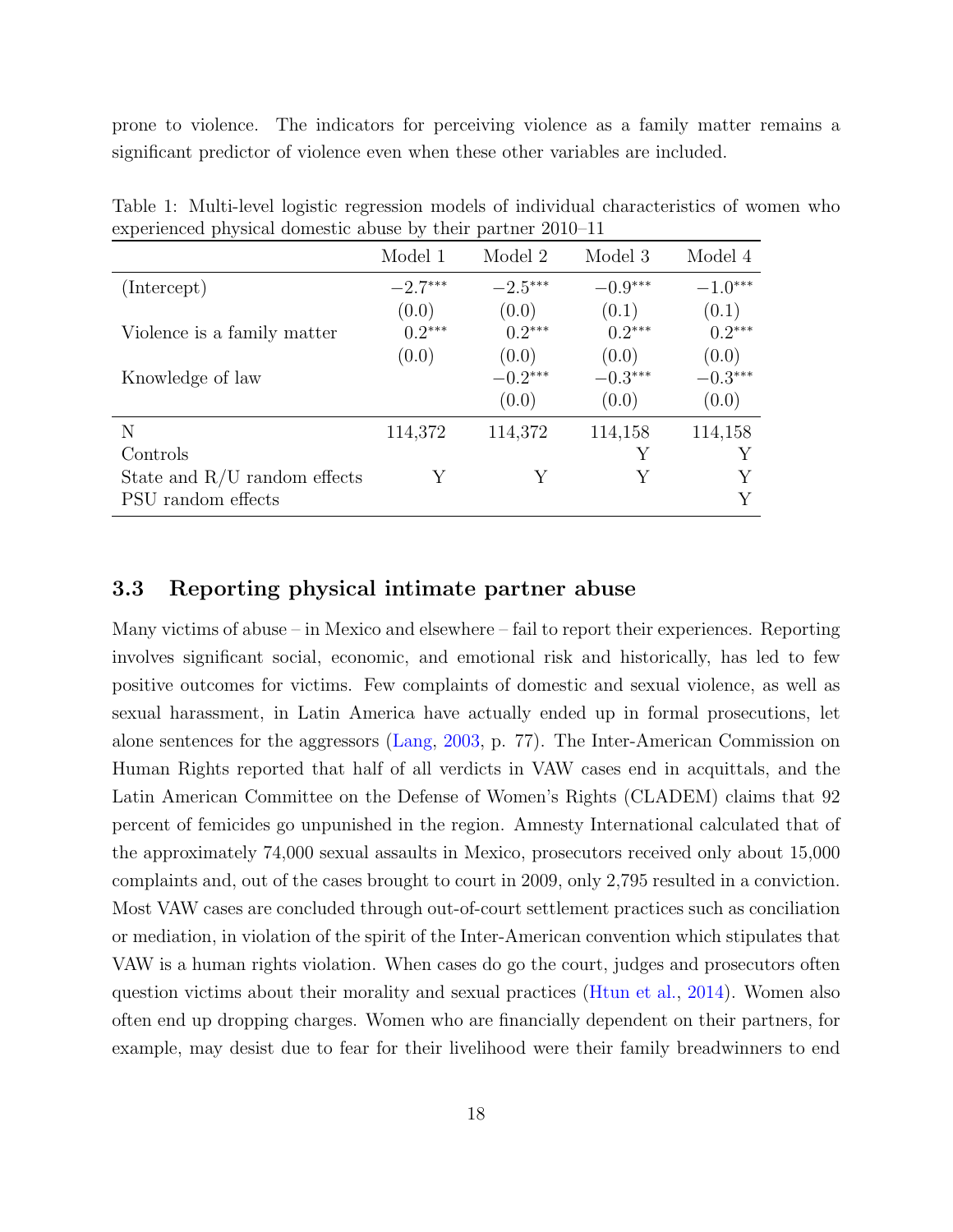up in jail. Past experiences with women claimants who have dropped charges increases the likelihood that police officers will not take other women seriously (Frías,  $2010$ , p. 546).

In order to facilitate reporting and reduce its costs, Mexico's 2007 gender violence law and its counterparts in the states attempted to make it easier to report and to increase the quantity of services available to victims. The more places that a victim can seek assistance and make claims, for example, the more likely it is that her or his rights will be protected [\(Smulovitz,](#page-25-2) [2015\)](#page-25-2). As the result of governmental and non-governmental actions in Mexico, the number of sites have grown dramatically. In Mexico City (D.F.) for example, there are more than a dozen *types* of places where women can go to seek recourse after experiencing gender violence, and most of these agencies and organizations have multiple sites across the city (see Ramírez and Echarri,  $2010$ , pp. 80-81).

The ENDIREH 2011 survey does not allow us to look at conviction rates, but it does allow us to look at how many women claim to have reported the violence they experienced to state authorities. As reported above, about 7% (7,817) of the surveyed women said that they had experienced physical domestic abuse in the previous year. As shown in Figure [4](#page-18-0) 28.5% (2,228) of these women said they had reported it to some authority (of a list including the police, Family Welfare office (DIF), women's agency, and so on).

<span id="page-18-0"></span>

Figure [4](#page-18-0) also shows an overview of the reasons women gave for not reporting episodes of violence and abuse. Out of the 7,817 women who had experienced physical domestic abuse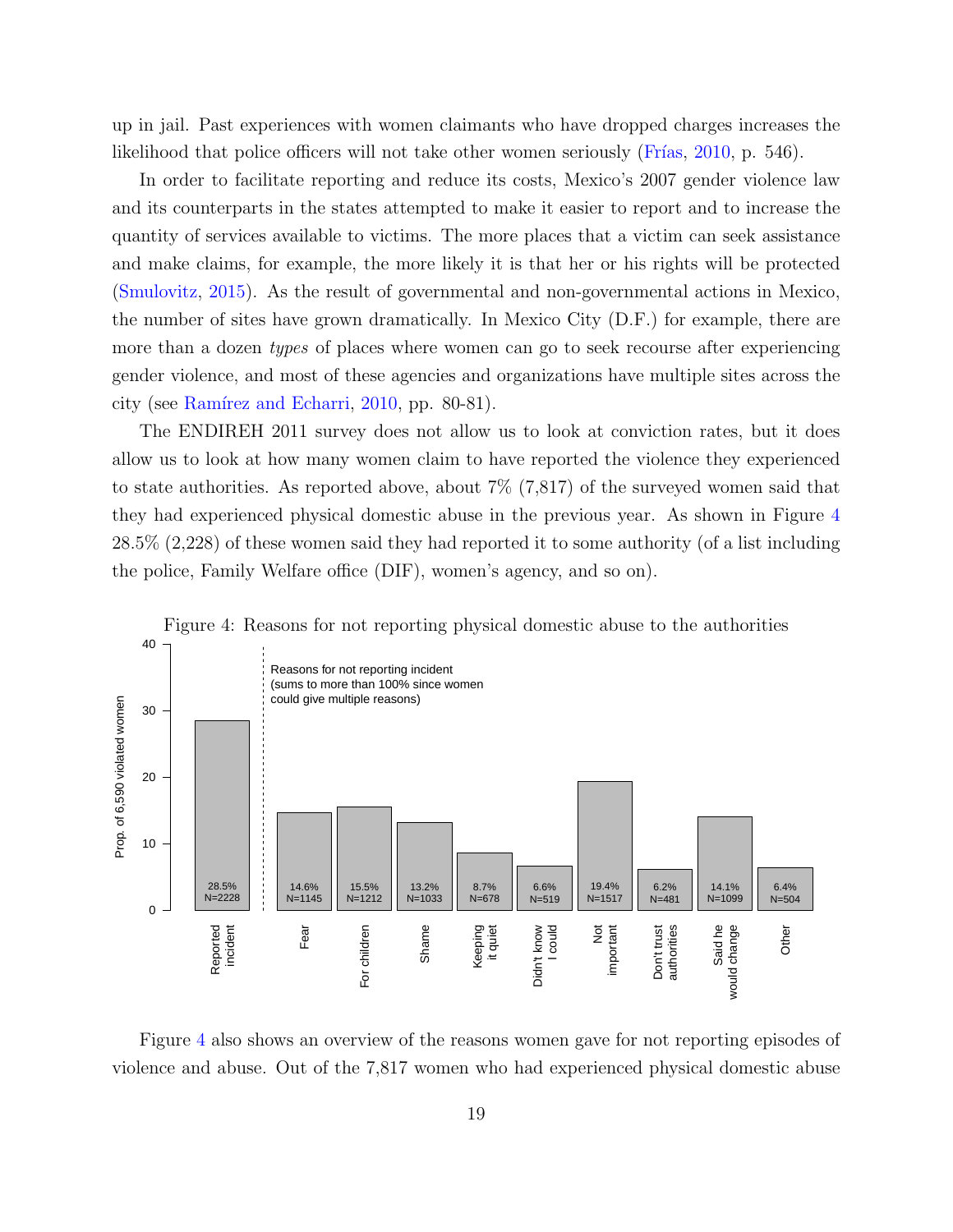in the previous year, a substantial number said they did not report it out of fear (15%), for the sake of their children  $(16\%)$ , shame  $(13\%)$ , or because they wanted to keep it quiet (9%). A striking number of women (19%) also said they did not report the incident because it was "not important." All these responses show that social norms compel women not to report. In particular, the fact that 19% of women deem episodes of violence "not important" suggests a normalization of violence that is clearly inconsistent with spirit of the law. The responses also suggest that a lack of knowledge of the law (7% saying "Didn't know I could") and a distrust of the authorities  $(6\%)$  are important explanatory factors.

| said they had reported violence they experienced 2010 Tr |           |           |           |  |  |
|----------------------------------------------------------|-----------|-----------|-----------|--|--|
| Model 1                                                  | Model 2   | Model 3   | Model 4   |  |  |
| $-0.9***$                                                | $-1.1***$ | $-1.2***$ | $-1.2***$ |  |  |
| (0.1)                                                    | (0.1)     | (0.1)     | (0.1)     |  |  |
| $-0.4***$                                                | $-0.4***$ | $-0.3***$ | $-0.3***$ |  |  |
| (0.1)                                                    | (0.1)     | (0.1)     | (0.1)     |  |  |
|                                                          | $0.3***$  | $0.3***$  | $0.3***$  |  |  |
|                                                          | (0.1)     | (0.1)     | (0.1)     |  |  |
| 7817                                                     | 7817      | 7804      | 7804      |  |  |
|                                                          |           | Y         | Y         |  |  |
| Y                                                        | Y         | Y         | Y         |  |  |
|                                                          |           |           | Y         |  |  |
|                                                          |           |           |           |  |  |

<span id="page-19-0"></span>Table 2: Multi-level logistic regression models of individual characteristics of women who said they had reported violence they experienced 2010–11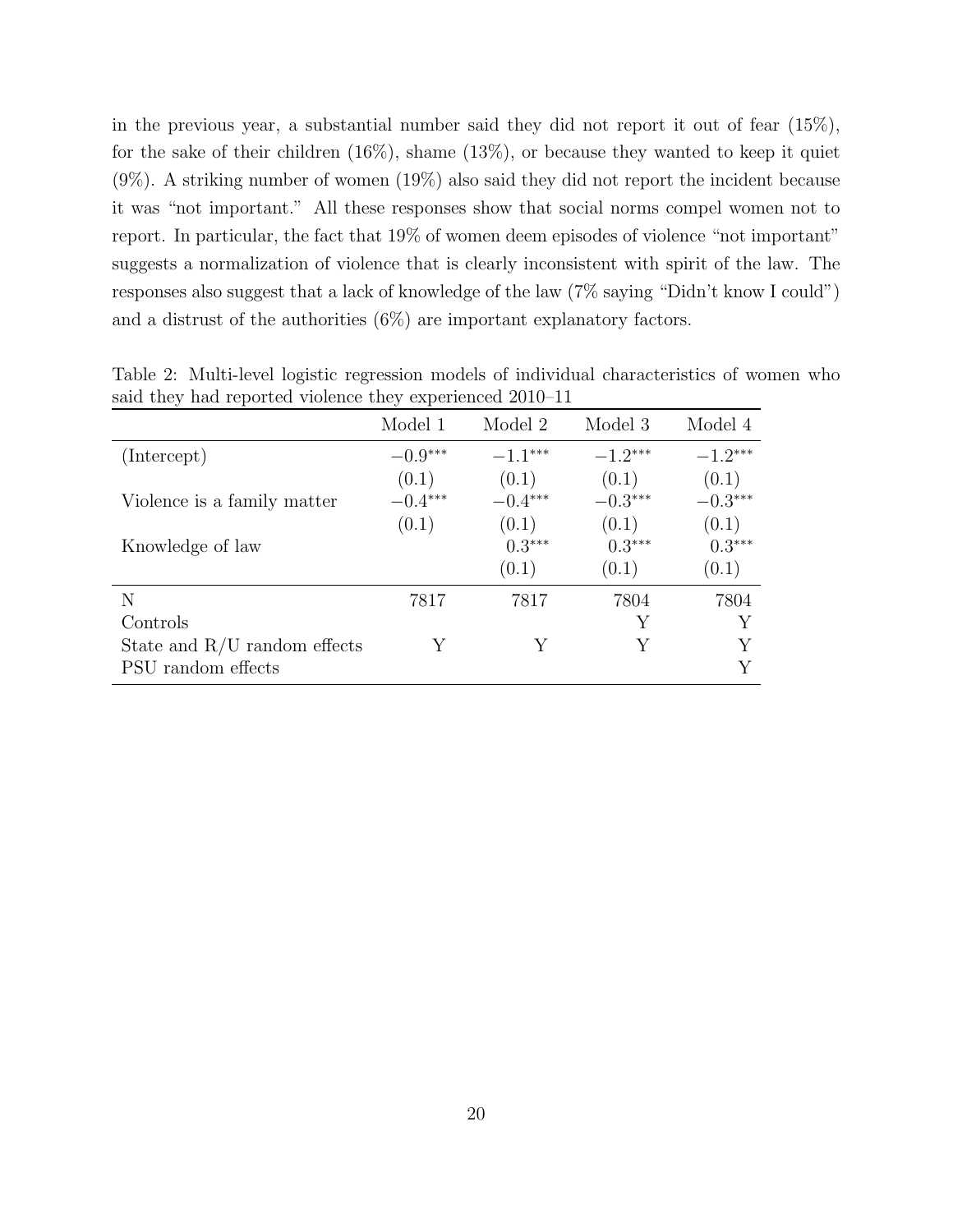These stories of a lack of action on the part of state authorities are also reflected in the survey responses. Of the 2,228 women who had said they had reported an incident of physical domestic abuse to some authority in the previous year , 62% said the authorities had treated them well,  $4\%$  said they had been treated badly or ridiculed, the rest, some  $34\%$ said the authorities had done nothing. The fact that some one third of women felt the state did nothing about their claims of violence contribute to climate of impunity that discourages reporting.

The patterns in figures [3](#page-16-0) and [4](#page-18-0) show that perceptions of what constitutes violence, a normalization of violence, and the idea that domestic abuse is a private rather than a public matter constitute important sources of resistance to laws on VAW on the part of the public and by state officials.

Social norms, knowledge of legal rights, and personal characteristics can explain variation in reporting rates too. Table [2](#page-19-0) shows multi-variate patterns of the characteristics of the women who reported incidents of physical domestic abuse in the previous year. The model specifications are the same as the ones reported in Table [1,](#page-17-0) but here the outcome variable is a dichotomous indicator for whether or not a woman had reported an incident of physical domestic abuse by her partner. The sample is the subset of women who had experienced physical domestic abuse in the previous year. Here we can see how women who said they considered intimate partner violence to be a family matter were considerably less likely to report the violence they experienced. Women knowledgeable about the 2007 gender violence law were more likely to report the violence. Those who had worked in the previous year were also more likely to report. Here, neither education level, age, nor being from an indigenous family came out as significant predictors.

### <span id="page-20-0"></span>4 Conclusions

Latin America's new gender violence laws are aspirational rights: they aim to transform centuries-old norms and practices that endorse and privatize violence against women. Legislation and public policies enacted at the national and state level in many Latin American countries have accepted feminist analyses attributing the frequency, acceptability, and normality of violence against women to the status hierarchy – "institutionalized patterns of cultural value" [\(Fraser,](#page-22-10) [2007\)](#page-22-10) – that value men and masculinity and denigrate women and femininity. The new laws recognize that violence is a violation of human rights, that the state has the responsibility to prevent, punish, and eradicate it, and that violence is a product of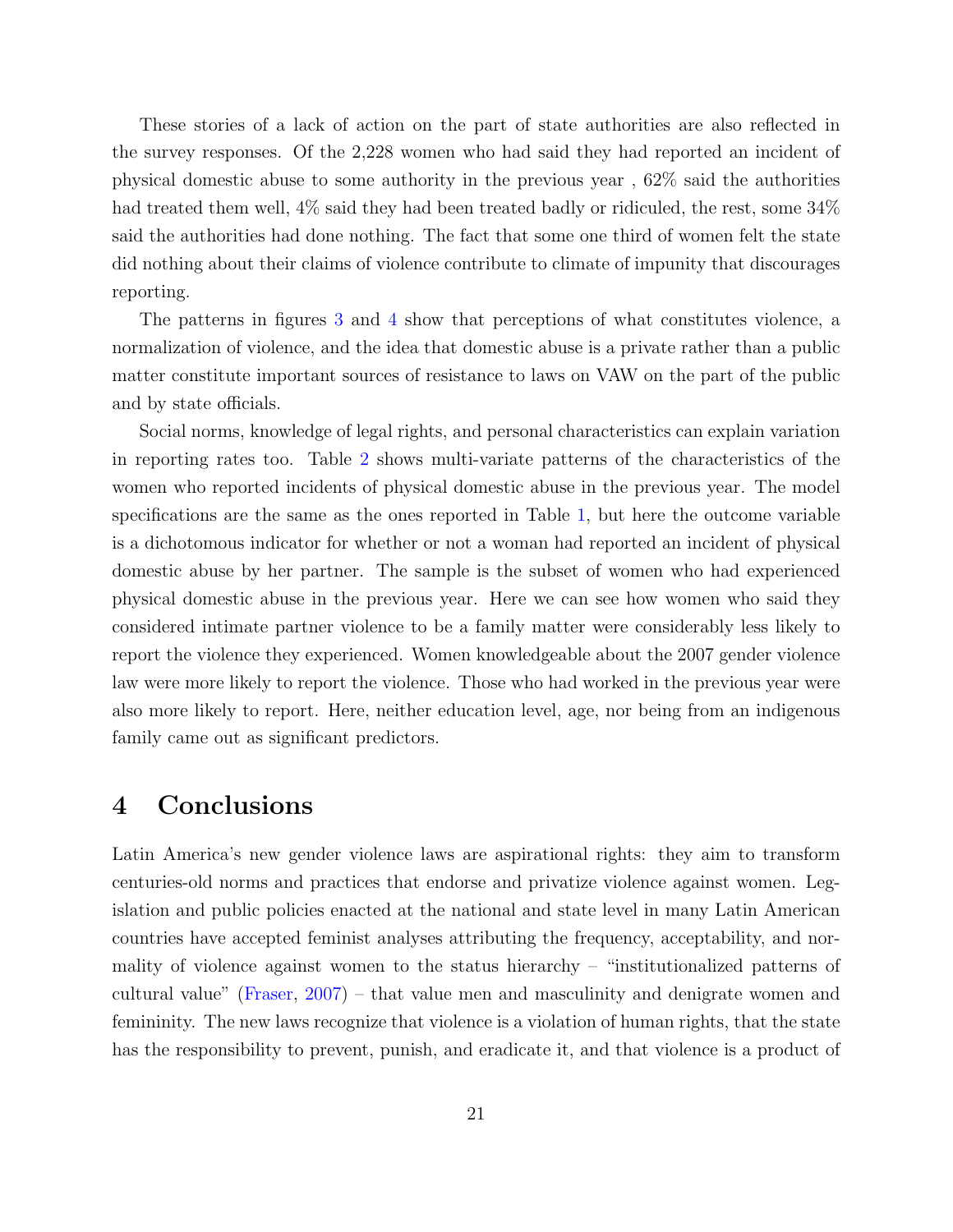women's cultural subordination.

VAW legislation is a weak institution: noncompliance is widespread. Our survey data show that violence against women is pervasive and that little is reported. However, noncompliance owes not just to low state capacity or standoffishness. Entrenched social norms informing the behavior of citizens and state officials also play a role. Though most women are opposed in principle to violence, many also justify it under some circumstances, minimize its importance, feel afraid, and consider violence a family matter that should not be brought to public attention. In many cases, state authorities do not treat women well when they do report, which reinforces the norm of non-reporting. However, we also see that among individuals whose beliefs align more with the letter of the law, gender violence is less frequent.

By construction, aspirational rights like legislation against gender violence are weak institutions. The large gap between social practices and legal provisions exists at their origin. The institution exists in order to produce change in slow-moving social norms. Aspirational rights give legitimacy to the demands of social movements, provide activists with tools and resources to compel state officials to enforce the law, and offer "focal points" to destabilize existing equilibria and orient actors toward new forms of behavior [\(McAdams,](#page-24-4) [2000\)](#page-24-4). As Lisa Baldez argues in the case of the global Convention on the Elimination of All Forms Against Women (CEDAW): it is a process, not a policy [\(Baldez,](#page-22-11) [2014\)](#page-22-11). As a result, aspirational rights should be evaluated by their success after a few decades, rather than after a short period of time. Aspirational rights enable, but do not guarantee, the conditions of their enforcement.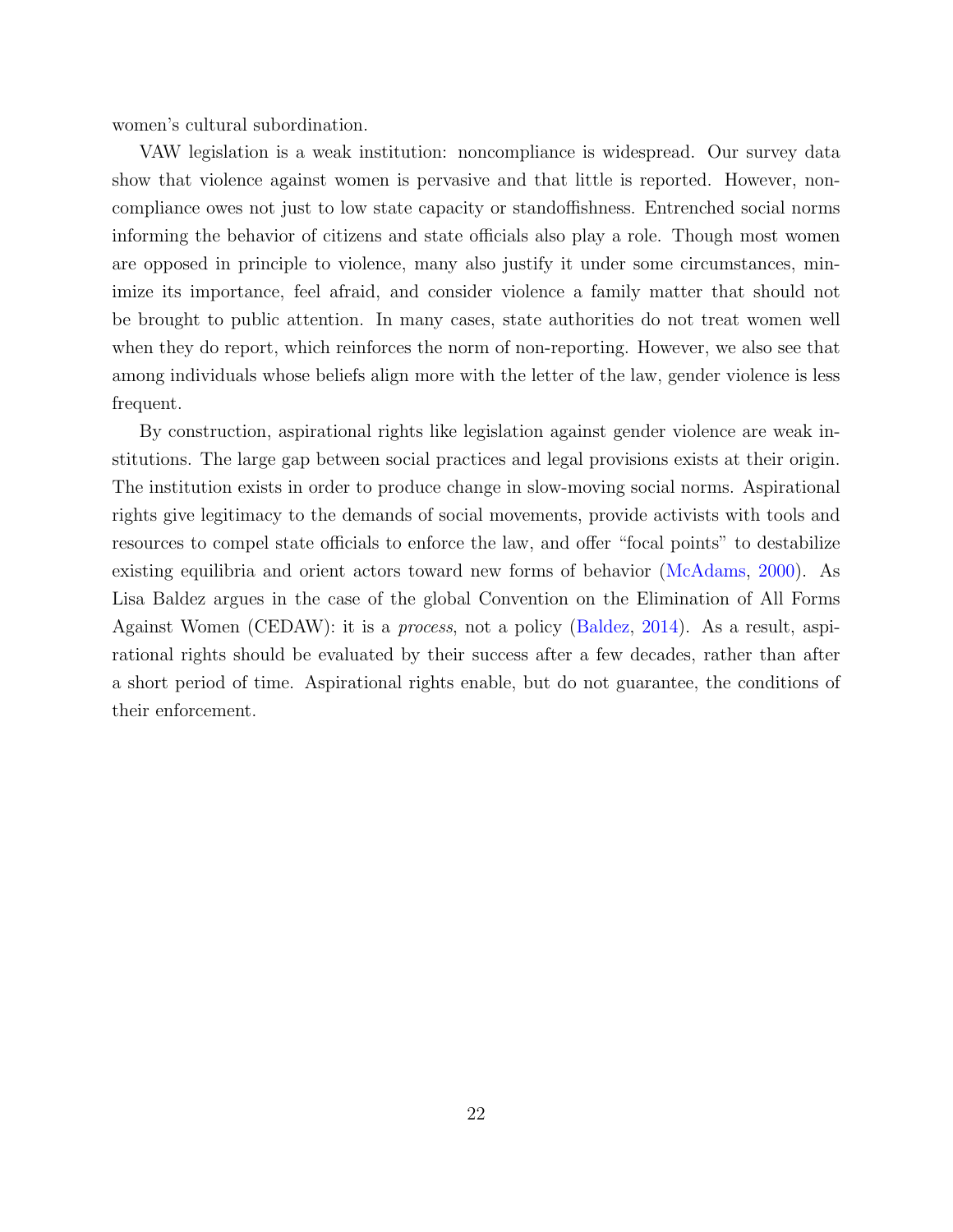# References

- <span id="page-22-11"></span>Baldez, L. (2014). *Defying Convention: US Resistance to the UN Treaty on Women's Rights.* Cambridge University Press.
- <span id="page-22-6"></span>Barsted, L. d. A. L. (1994). Violência contra a mulher e cidadania: uma avaliação das políticas públicas.
- <span id="page-22-7"></span>Beer, C. (2016). Explaining gender violence policies in the mexican states. Latin American Studies Association.
- <span id="page-22-8"></span>Beer, C. (2017). Left parties and violence against women legislation in mexico. Social Politics: International Studies in Gender, State & Society, 24(4):511–537.
- <span id="page-22-3"></span>Brinks, D. M. (2008). The judicial response to police killings in Latin America: inequality and the rule of law. Cambridge University Press, New York.
- <span id="page-22-5"></span>Brinks, D. M. and Botero, S. (2014). Inequality and the rule of law: ineffective rights in latin american democracies. In Brinks, D. M., Leiras, M., and Mainwaring, S., editors, Reflections on Uneven Democracies: The Legacy of Guillermo O'Donnell. Johns Hopkins University Press, Baltimore.
- <span id="page-22-4"></span>Butler, J. (2004). Undoing gender. Routledge, New York.
- <span id="page-22-2"></span>Calvo, E. and Murillo, M. V. (2013). When parties meet voters assessing political linkages through partisan networks and distributive expectations in argentina and chile. Comparative Political Studies, 46(7):851–882.
- <span id="page-22-9"></span>de Gobernación, S. (2016). Declaración de alerta de violencia de género contra las mujeres. estado de veracruz.
- <span id="page-22-0"></span>Epp, C. R. (1998). The rights revolution: Lawyers, activists, and supreme courts in comparative perspective. Cambridge Univ Press.
- <span id="page-22-1"></span>Franceschet, S. (2010). Explaining domestic violence policy outcomes in chile and argentina. Latin American Politics and Society, 52(3):1–29.
- <span id="page-22-10"></span>Fraser, N. (2007). Feminist politics in the age of recognition: A two-dimensional approach to gender justice. Studies in Social Justice, 1(1):23–35.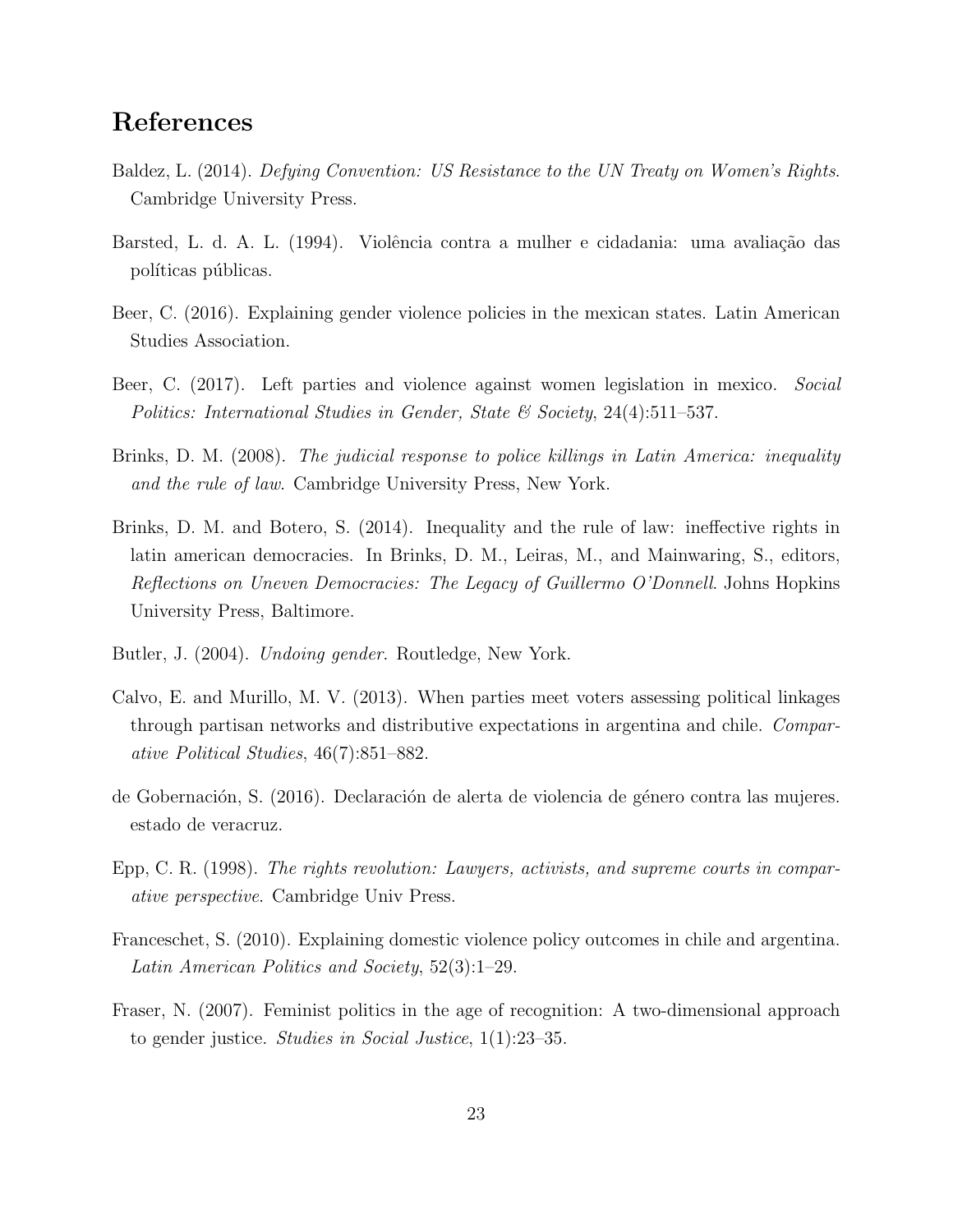- <span id="page-23-1"></span>Fraser, N. and Honneth, A. (2003). Social justice in the age of identity politics: Redistribution, recognition, and particpation. In Fraser, N. and Honneth, A., editors, Redistribution or recognition?: A political-philosophical exchange, pages 7–109. Verso, New York.
- <span id="page-23-8"></span>Frías, S. M. (2010). Resisting patriarchy within the state: Advocacy and family violence in mexico. Women's Studies International Forum, 33(6):542–551.
- <span id="page-23-7"></span>Frias, S. M. (2013). ¿ protección de derechos o búsqueda de legitimidad? violencia de pareja contra las mujeres en méxico. Journal of the Institute of Iberoamerican Studies, 15(2):233–270.
- <span id="page-23-10"></span>Frías, S. M. (2014). Ambitos y formas de violencia contra mujeres y niñas: Evidencias a partir de las encuestas. Acta Sociológica, 65:11–36.
- <span id="page-23-11"></span>Galanter, M. (1974). Why the" haves" come out ahead: Speculations on the limits of legal change. Law and Society Review, 9(1):95–160.
- <span id="page-23-3"></span>Garcia-Moreno, C., Jansen, H. A., Ellsberg, M., Heise, L., Watts, C. H., et al. (2006). Prevalence of intimate partner violence: findings from the who multi-country study on women's health and domestic violence. The Lancet, 368(9543):1260–1269.
- <span id="page-23-4"></span>Geisinger, A. (2002). A belief change theory of expressive law. Iowa L. Rev., 88:35.
- <span id="page-23-5"></span>Harvey, P. (2004). Aspirational law. Buff. L. Rev., 52:701.
- <span id="page-23-2"></span>Heise, L. L. (1998). Violence against women an integrated, ecological framework. Violence against women, 4(3):262–290.
- <span id="page-23-6"></span>Holmes, S. and Sunstein, C. R. (2000). The cost of rights: why liberty depends on taxes. WW Norton & Company.
- <span id="page-23-9"></span>Htun, M. (2003). Sex and the state : abortion, divorce, and the family under Latin American dictatorships and democracies. Cambridge University Press, New York.
- <span id="page-23-12"></span>Htun, M., O'Brien, C., and Weldon, S. L. (2014). Movilización feminista y políticas sobre violencia contra las mujeres. Foreign Affairs Latinoamérica, 14(1):2–13.
- <span id="page-23-0"></span>Htun, M. and Weldon, S. L. (2012). The civic origins of progressive policy change: Combating violence against women in global perspective, 1975-2005. American Political Science Review, 106(3):548–569.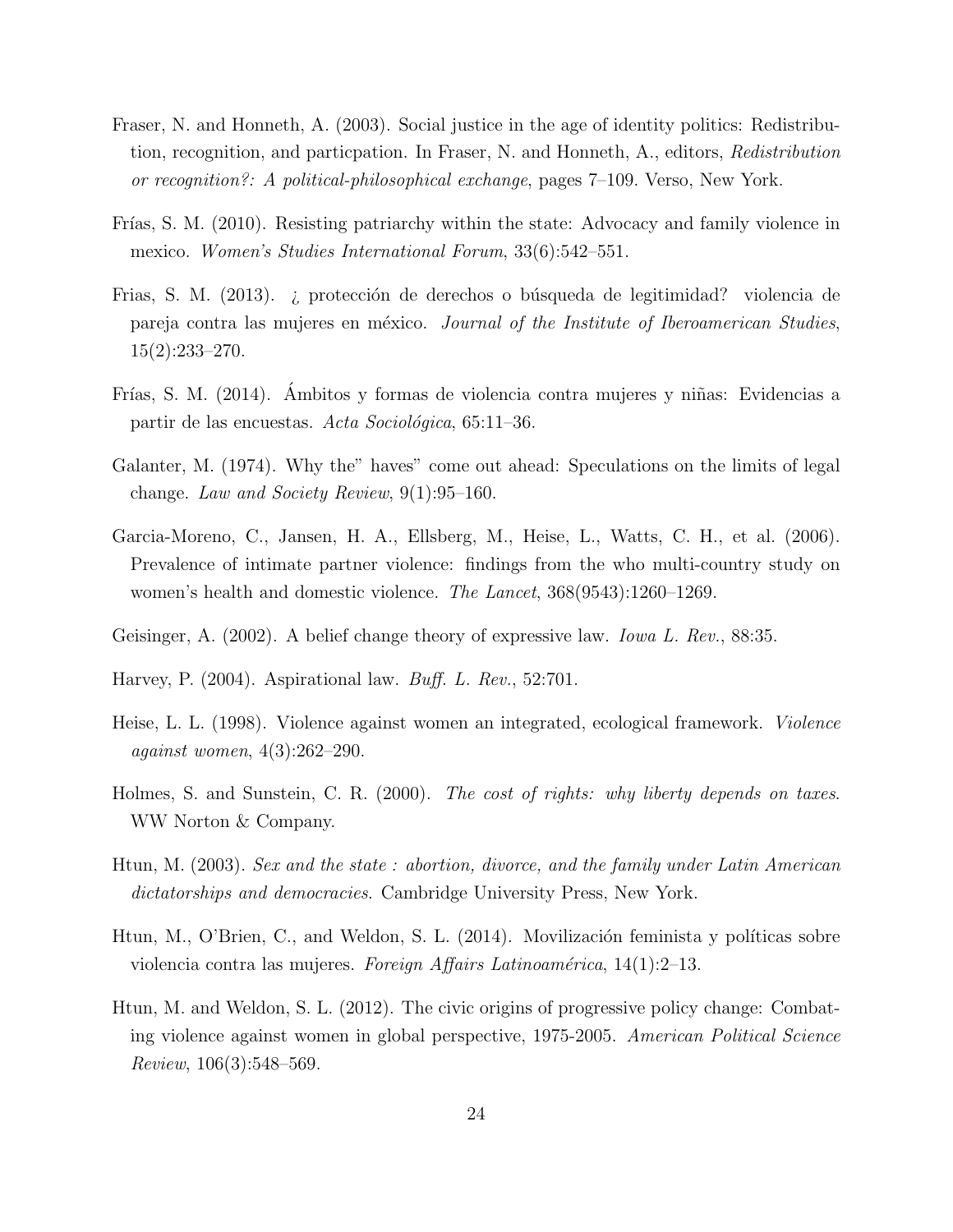- <span id="page-24-0"></span>Htun, M. and Weldon, S. L. (2018). States and the Logics of Gender Justice: State Action on Women's Rights around the World. Cambridge University Press, New York, NY.
- <span id="page-24-12"></span>INEGI (2013). Panorama de violencia contra las mujeres en los estados unidos mexicanos. Report by Instituto Nacional de Estadística y Geografía.
- <span id="page-24-10"></span>International, A. (2003). Intolerable killings: 10 years of abductions and murders of women in ciudad juárez and chihuahua.
- <span id="page-24-5"></span>Jung, C., Hirschl, R., and Rosevear, E. (2014). Economic and social rights in national constitutions. American Journal of Comparative Law, 62(4):1043–1094.
- <span id="page-24-6"></span>Keck, M. and Sikkink, K. (1998). Activists beyond borders: Advocacy networks in transnational politics. Cornell University Press, Ithaca.
- <span id="page-24-11"></span>Krauze, L. (2016). Los porkys: The sexual-assault casethat's shaking mexico. The New Yorker.
- <span id="page-24-9"></span>Lang, M. (2003). todo el poder?políticas públicas, violencia de género y feminismo en méxico. Iberoamericana, 3(12):69–90.
- <span id="page-24-1"></span>Levitsky, S. and Murillo, M. V. (2009). Variation in institutional strength. Annual Review of Political Science, 12:115–133.
- <span id="page-24-7"></span>Levitsky, S. and Slater, D. (2011). Ruling politics: The formal and informal foundations of institutional reform. In Workshop on Informal Institutions, Harvard University, MA, November. http://conferences. wcfia. harvard. edu/ruling politics/files/ruling politics intro-finalcompletedraft. pdf.
- <span id="page-24-3"></span>MacKinnon, C. A. (1991). Reflections on sex equality under law. Yale Law Journal, pages 1281–1328.
- <span id="page-24-4"></span>McAdams, R. H. (2000). A focal point theory of expressive law. *Virginia Law Review*, pages 1649–1729.
- <span id="page-24-2"></span>North, D. C. (1990). Institutions, institutional change and economic performance. Cambridge university press.
- <span id="page-24-8"></span>Project, W. R. (1991). Criminal injustice: Violence against women in brazil. New York.